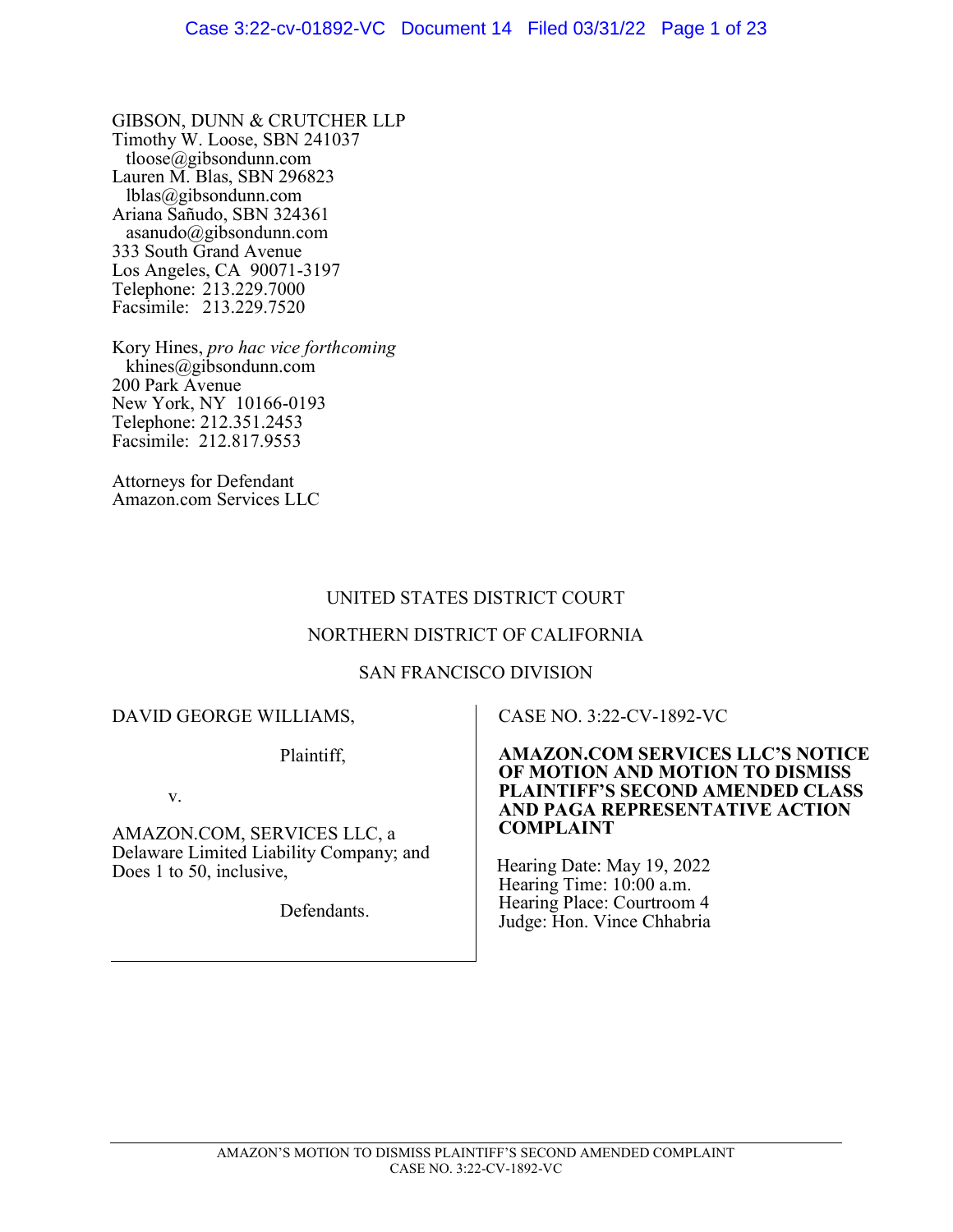## TO ALL PARTIES AND THEIR COUNSEL OF RECORD:

PLEASE TAKE NOTICE THAT on May 19, 2022 at 10:00 a.m., or as soon thereafter as the matter may be heard before the Honorable Vince Chhabria in Courtroom 4 of the United States District Court for the Northern District of California at 450 Golden Gate Avenue, San Francisco, California, 94102, Defendant Amazon.com Services LLC will and hereby does move this Court, pursuant to Federal Rule of Civil Procedure 12(b)(6), for an order dismissing with prejudice Plaintiff's Second Amended Complaint on the ground that it fails to state a plausible claim on which relief can be granted.

Amazon's motion is based on this Notice of Motion and Motion, the accompanying Memorandum of Points and Authorities, any other matters of which the Court may take judicial notice, other documents on file in this action, and any oral argument of counsel.

DATED: March 31, 2022 GIBSON, DUNN & CRUTCHER LLP

By:  $\sqrt{s}$  Timothy W. Loose Timothy W. Loose

Attorneys for Defendant Amazon.com Services LLC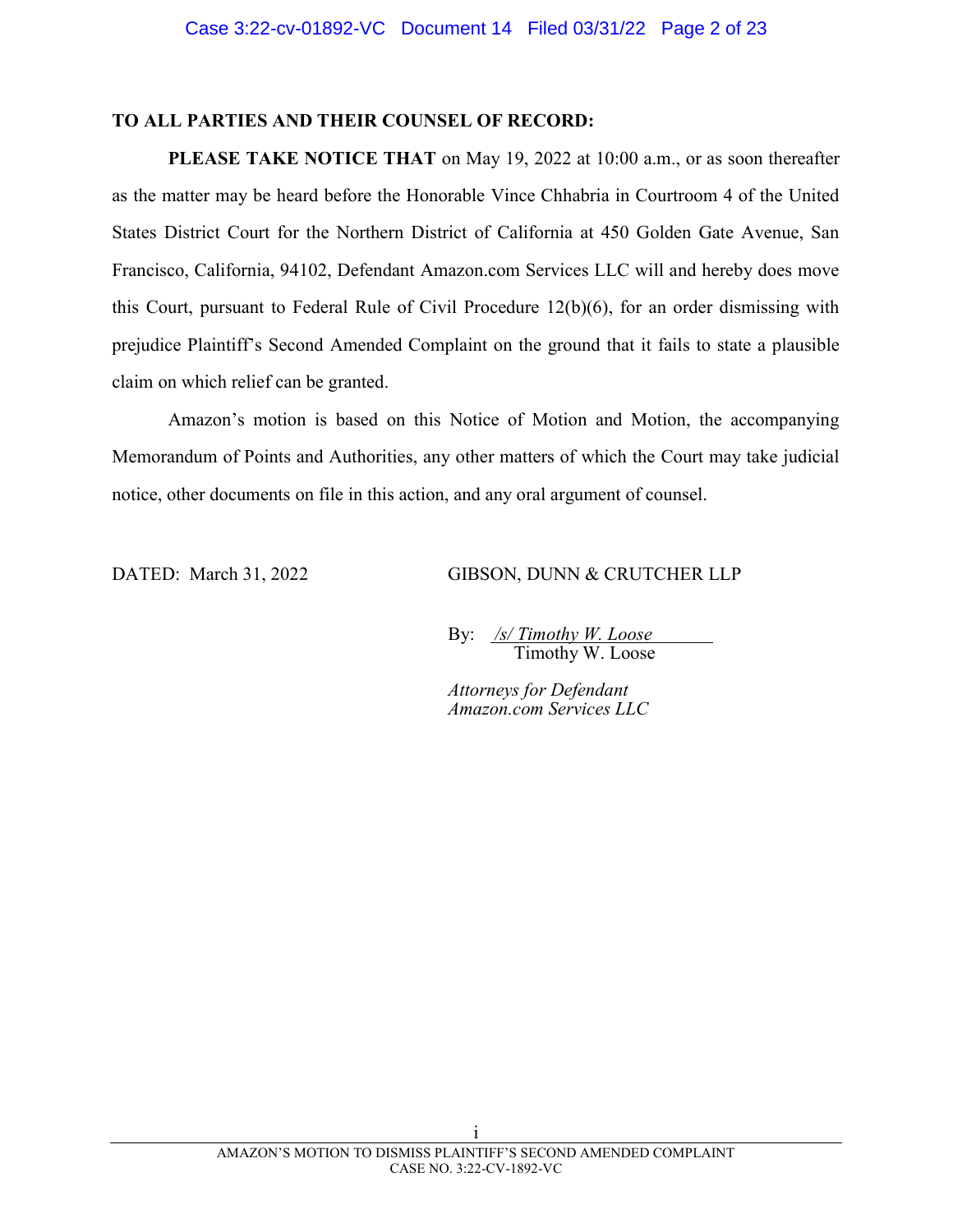# Case 3:22-cv-01892-VC Document 14 Filed 03/31/22 Page 3 of 23

## TABLE OF CONTENTS

|      |           | Page                                                                  |  |  |  |
|------|-----------|-----------------------------------------------------------------------|--|--|--|
|      |           |                                                                       |  |  |  |
|      |           |                                                                       |  |  |  |
| III. |           |                                                                       |  |  |  |
|      |           |                                                                       |  |  |  |
|      |           |                                                                       |  |  |  |
|      | A.        | Plaintiff Fails to Plead That the Alleged Expenses Were Caused by     |  |  |  |
|      | <b>B.</b> | Plaintiff Fails to Plead That Amazon Knew or Had Reason to Know That  |  |  |  |
|      | $C$ .     | Plaintiff Fails to Plead How the Alleged Expenses Were "Necessary" to |  |  |  |
|      | D.        | Plaintiff's Derivative UCL Claim Fails Because the Underlying Alleged |  |  |  |
|      | Ε.        |                                                                       |  |  |  |
|      |           |                                                                       |  |  |  |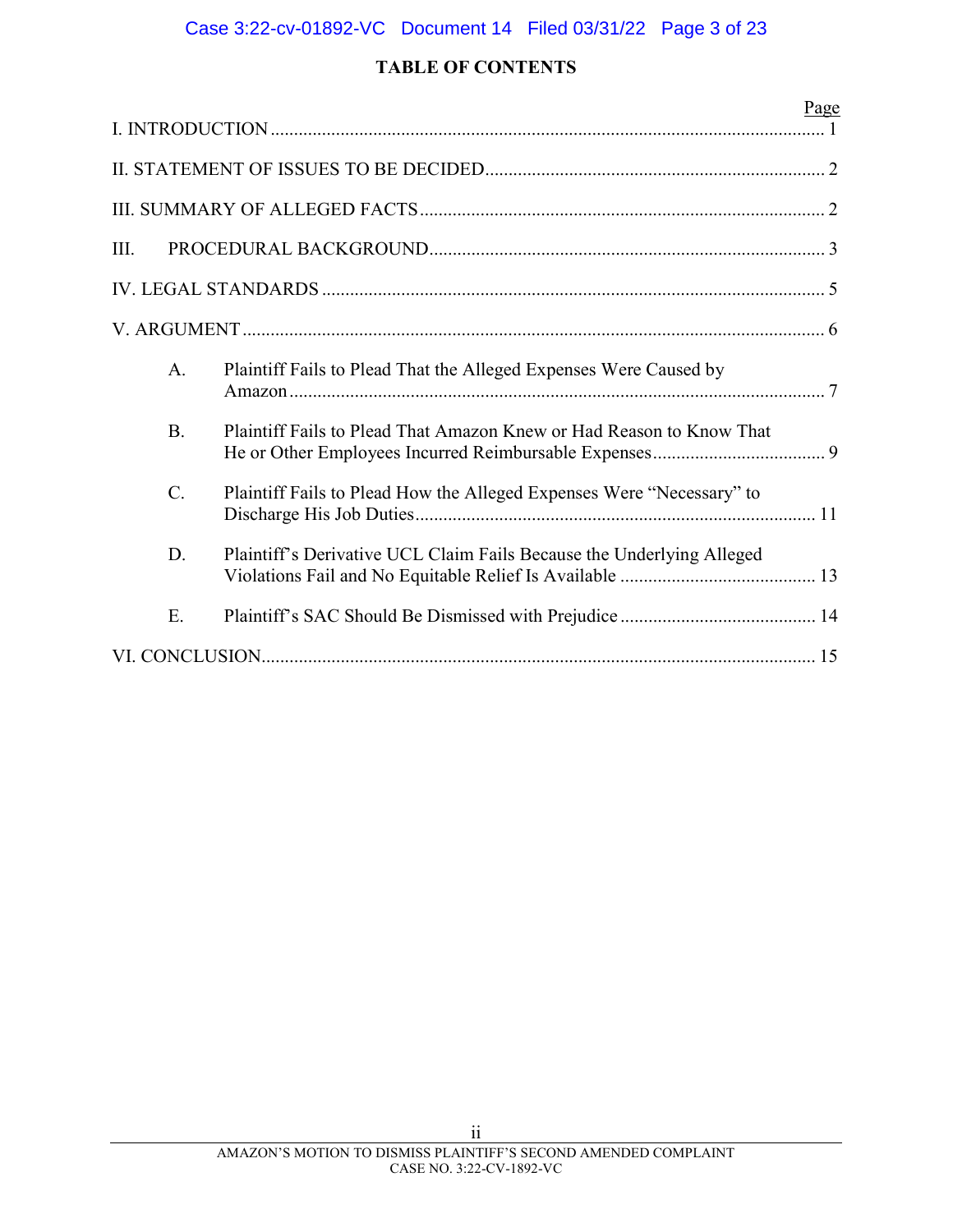# Case 3:22-cv-01892-VC Document 14 Filed 03/31/22 Page 4 of 23

## TABLE OF AUTHORITIES

## $Page(s)$

### **CASES**

| Ashcroft v. Iqbal,                                                         |
|----------------------------------------------------------------------------|
| Askins v. U.S. Dep't of Homeland Sec.,                                     |
| Assoc. Gen. Contractors of Cal., Inc. v. Cal. State Council of Carpenters, |
| Bell Atl. Corp. v. Twombly,                                                |
| Bishop v. Mazda Motor of Am., Inc.,                                        |
| Brecher v. Citigroup Glob. Mkts., Inc.,                                    |
| Cabrera v. S. Valley Almond Co.,                                           |
| Campbell v. Huffmaster Mgmt., Inc.,                                        |
| Cassady v. Morgan, Lewis & Bockius LLP,                                    |
| In re Century Aluminum Co. Sec. Litig.,                                    |
| Conservation Force v. Salazar,                                             |
| Dawson v. HITCO Carbon Composites, Inc.,                                   |
| Donohue v. State of California,                                            |
| Duttweiler v. Triumph Motorcycles (Am.) Ltd.,                              |
| Foman v. Davis,                                                            |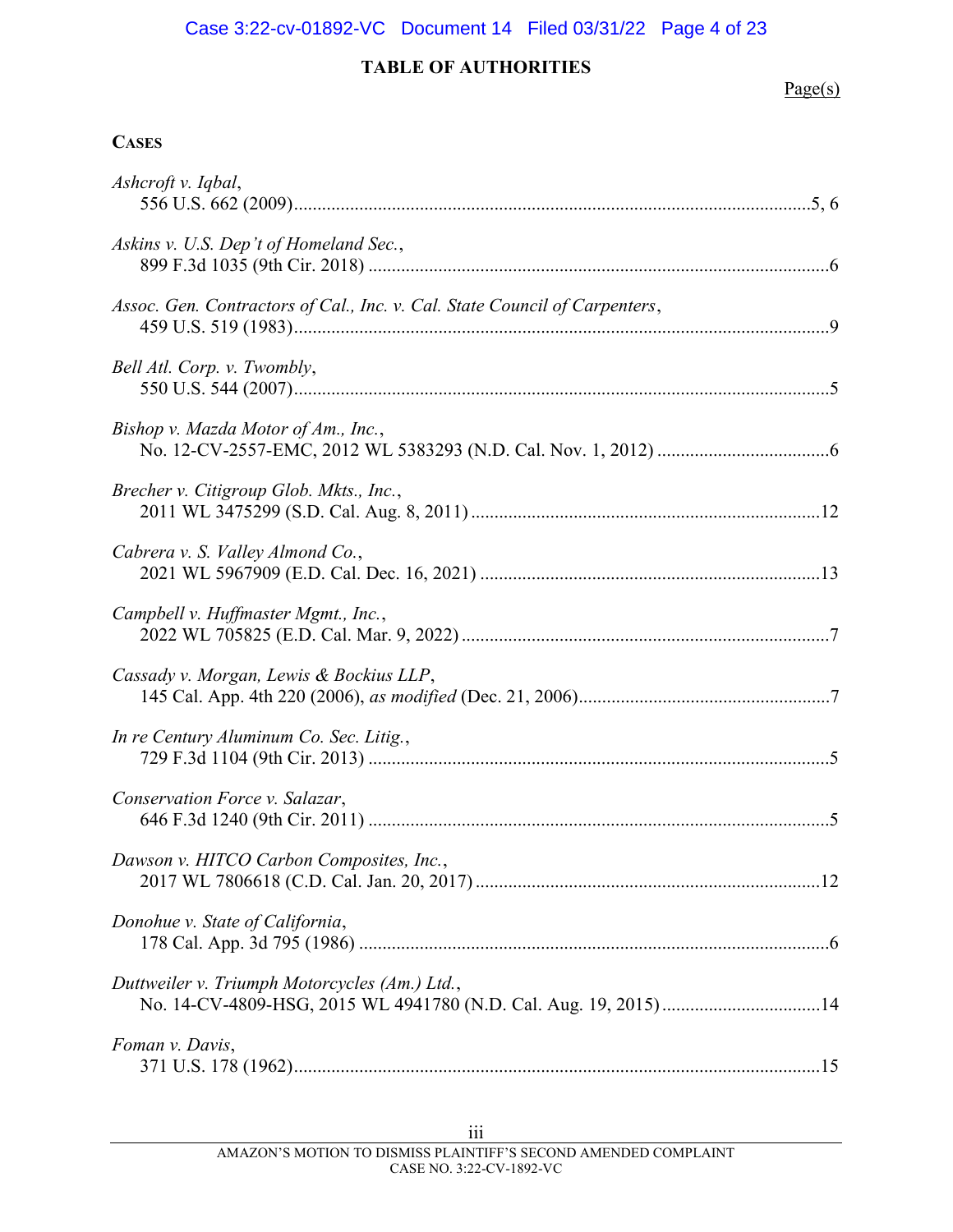## TABLE OF AUTHORITIES

(continued)

## Page(s)

| Foon v. Centene Mgmt. Co.,                                                                                  |
|-------------------------------------------------------------------------------------------------------------|
| Gattuso v. Harte-Hanks Shoppers, Inc.,                                                                      |
| Gomez v. Jelly Belly Candy Co.,                                                                             |
| Hammitt v. Lumber Liquidators, Inc.,                                                                        |
| Hassell v. Uber Techs., Inc.,                                                                               |
| Heredia v. Sunrise Senior Living LLC,                                                                       |
| Herrera v. Zumiez,                                                                                          |
| Hess v. United Parcel Serv., Inc.,                                                                          |
| Krauss v. Wal-Mart, Inc.,                                                                                   |
| Kwan v. SanMedica Int'l,                                                                                    |
| Leadsinger, Inc. v. BMG Music Publ'g,                                                                       |
| Lemus v. Denny's Inc.,                                                                                      |
| Lomely v. JP Morgan Chase Bank, Nat'l Ass'n,                                                                |
| McDaniel v. Apex Sys., LLC,<br>No. 20-CV-6073-JST, 2020 WL 12894938 (N.D. Cal. Dec. 14, 2020) 5, 10, 11, 12 |
| Morales v. Paschen Mgmt. Corp.,                                                                             |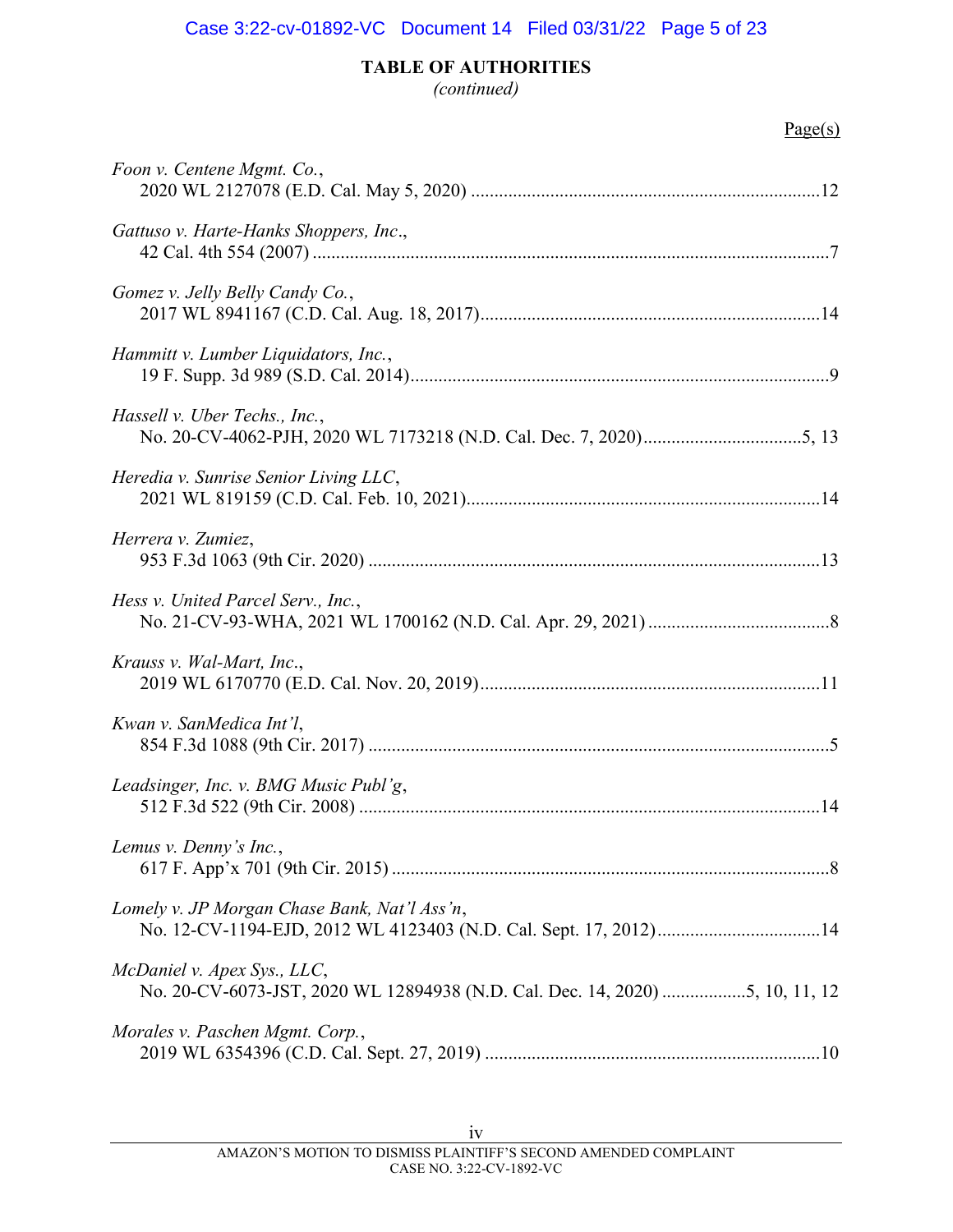## TABLE OF AUTHORITIES

(continued)

## Page(s)

| Perez v. DNC Parks & Resorts at Asilomar, Inc., |
|-------------------------------------------------|
| Perez v. DNC Parks & Resorts at Sequoia,        |
| Philips v. Ford Motor Co.,                      |
| Piccarreto v. Presstek, LLC,                    |
| Roberts v. U.S.O. Camp Shows,                   |
| Ross v. Sioux Honey Ass'n,                      |
| Sagastume v. Psychemedics Corp.,                |
| Silva v. AvalonBay Cmtys., Inc.,                |
| Sisseton-Wahpeton Sioux Tribe v. United States, |
| Sonner v. Premier Nutrition Corp.,              |
| Stuart v. Radioshack Corp.,                     |
| Townley v. BJ's Rests., Inc.,                   |
| United Aeronautical Corp. v. U.S. Air Force,    |
| Wert v. U.S. Bancorp,                           |
| Wheat v. J.B. Hunt Transp., Inc.,               |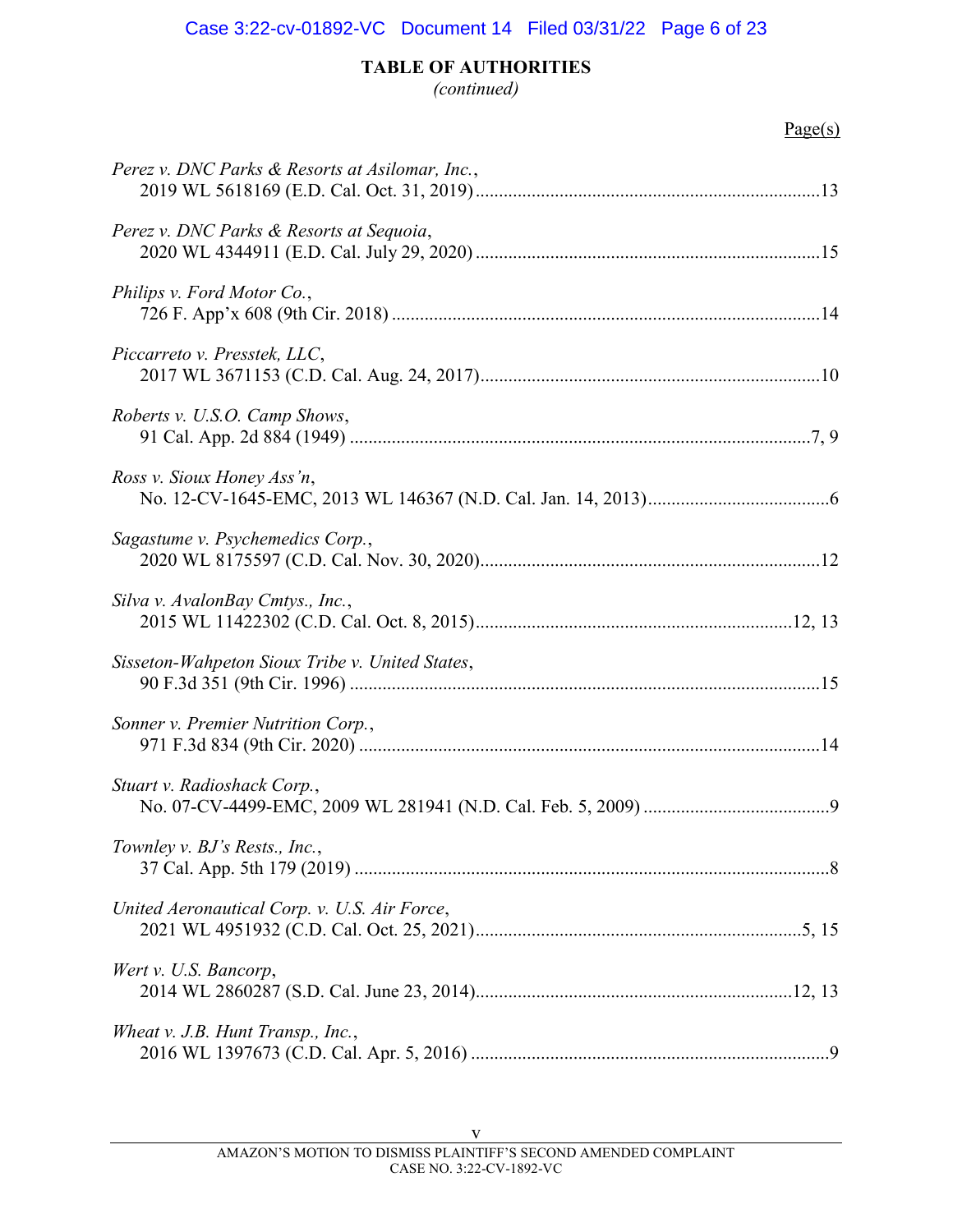# TABLE OF AUTHORITIES

(continued)

## Page(s)

| Wilson v. La Jolla Grp.,                |
|-----------------------------------------|
| Zayers v. Kiewit Infrastructure W. Co., |
| Zucco Partners, LLC v. Digimarc Corp.,  |
| <b>STATUTES</b>                         |
|                                         |
|                                         |
|                                         |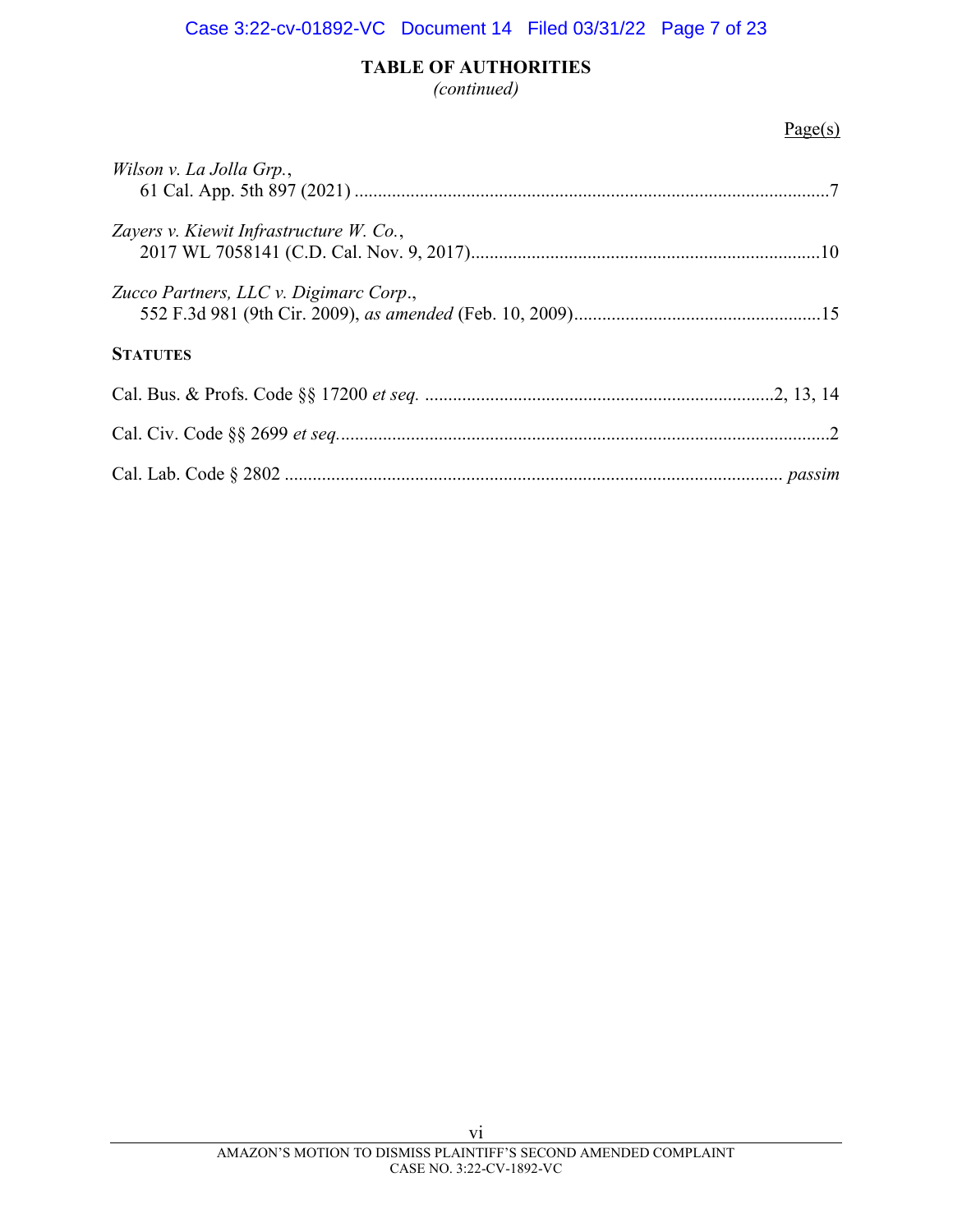#### MEMORANDUM OF POINTS AND AUTHORITIES

## I. INTRODUCTION

Plaintiff David Williams' lawsuit is an ill-disguised effort to exploit the COVID-19 pandemic and government stay-at-home orders. As Plaintiff details in his Second Amended Complaint (Dkt. 1-23, Ex. 1, "SAC"), state and local orders required Plaintiff to work remotely for a period of time as a mandatory precaution due to the spread of COVID-19. Plaintiff alleges that as a result of these government stay-at-home orders, he worked remotely. Even though government authorities effectively ordered him to stay home, he claims Amazon.com Services LLC ("Amazon") should foot the bill for *any* expenses he incurred to work remotely, including basic living costs such as electricity and a portion of his housing expenses.

Plaintiff's claims fail because the law does not require Amazon to reimburse expenses that were caused by government actions. Plaintiff concedes at paragraph 12 of the SAC that he only worked remotely because he was ordered to do so by state and local authorities. California's general expense reimbursement statute, Labor Code Section 2802, applies to employers only when a decision of the employer necessarily requires the employee to incur a particular expense. The statute is meant to prevent employers from getting a windfall by passing on their own expenses to employees. But Section 2802 does not obligate an employer to fund situations where a third party—here, the government—causes a change in working conditions over which the employer has no control. Indeed, once the government orders were lifted, Plaintiff was free to return to his physical office at Amazon, confirming that any alleged expenses incurred to work remotely were not the result of any requirement imposed by Amazon. Because Plaintiff worked remotely only to comply with government orders, his attempt to obtain reimbursement of his living expenses from Amazon is built on a flawed premise, and the SAC must be dismissed.

Even if Amazon were required to pay for "reasonable" expenses incurred by employees to comply with government stay-at-home orders (and it is not), the SAC should still be dismissed because Plaintiff has failed to allege facts showing that Amazon was on notice that Plaintiff had incurred any particular expenses as a result of working remotely. For example, Plaintiff does not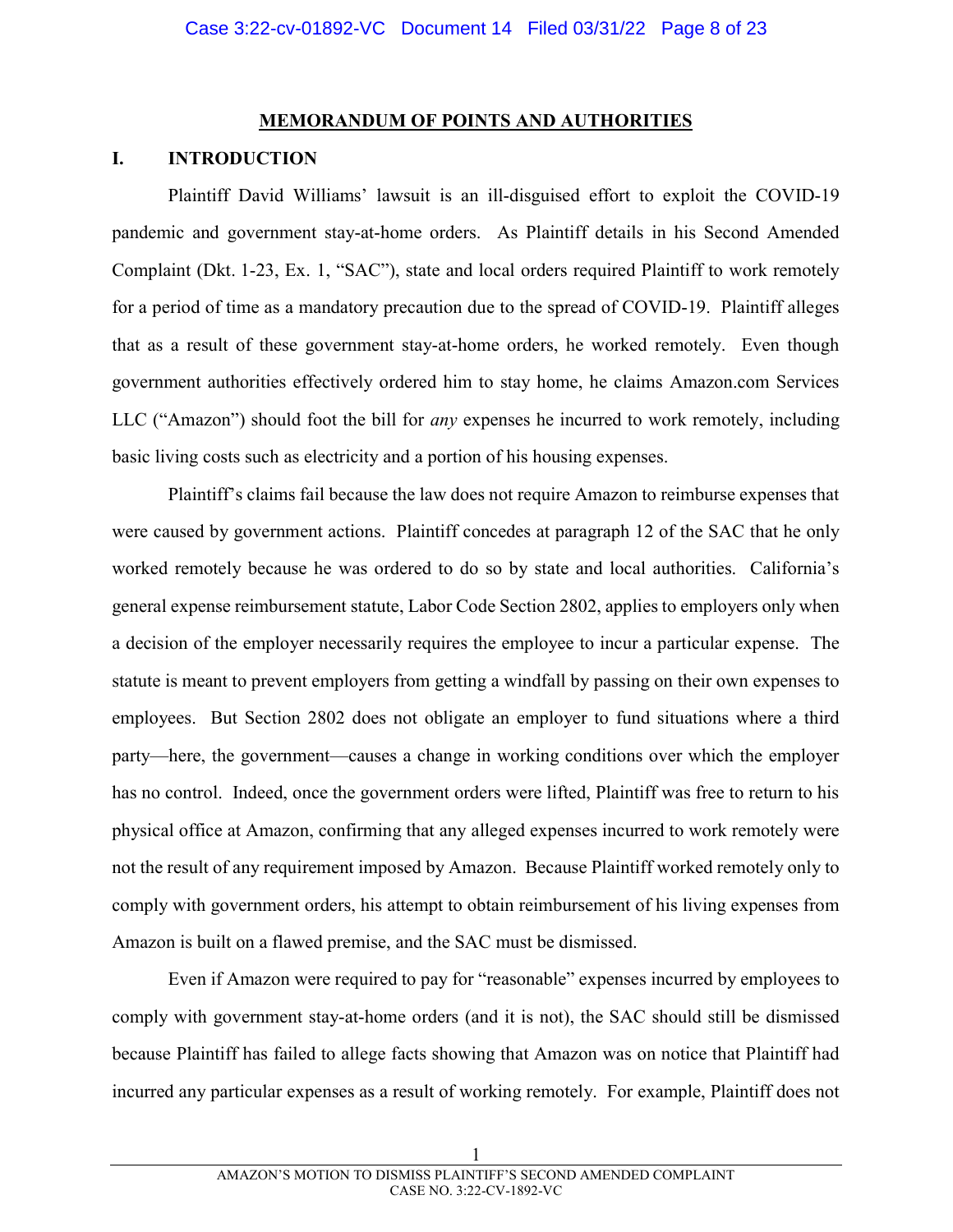## Case 3:22-cv-01892-VC Document 14 Filed 03/31/22 Page 9 of 23

allege that he ever submitted any reimbursement requests. Nor does he allege any other facts from which the Court may infer that Amazon was aware that Plaintiff took on any new financial obligations to allow him to work remotely. His apparent expectation that Amazon should have simply cut him monthly checks for as long as he decided to work remotely—irrespective of when the government's stay-at-home orders were lifted—has no basis in the law. Only those expenses that an employer "knew or had reason to know" about, which are "necessary" and incurred to "discharge an employee's duties," must be reimbursed under Section 2802. Plaintiff fails to allege any well-pleaded facts showing how Amazon was put on notice that he was incurring expenses to work remotely.

Plaintiff's SAC admits several key facts that doom his case: his remote-work expenses were necessitated by temporary government orders, and he was free to return to the office once they were lifted; he never submitted a reimbursement request or otherwise put Amazon on notice that he was incurring expenses to work remotely; and he never otherwise told Amazon what amount of expenses he was incurring, how frequently, and why. Each of these facts, standing alone, is fatal to Plaintiff's case, and the SAC should be dismissed with prejudice.

## II. STATEMENT OF ISSUES TO BE DECIDED

1. Whether the SAC contains specific factual allegations showing each essential element of Plaintiff's claims under California Labor Code § 2802, the Unfair Competition Law (Cal. Bus. & Profs. Code  $\S$  17200 *et seq.* ("UCL")), and the Private Attorneys General Act (Cal. Civ. Code  $\S$ § 2699 *et seq.* ("PAGA")) on the theory that Amazon violated Section 2802 by failing to "affirmatively" reimburse its employees for expenses they incurred while working remotely to comply with government stay-at-home orders, despite the absence of any allegations showing the necessity of the expenses or that Amazon knew or had reason to know that they had been incurred.

2. Whether the SAC should be dismissed with prejudice.

## III. SUMMARY OF ALLEGED FACTS

Plaintiff was employed by Amazon as a Senior Software Development Engineer and was working for the company when COVID-19 was declared a global pandemic by the World Health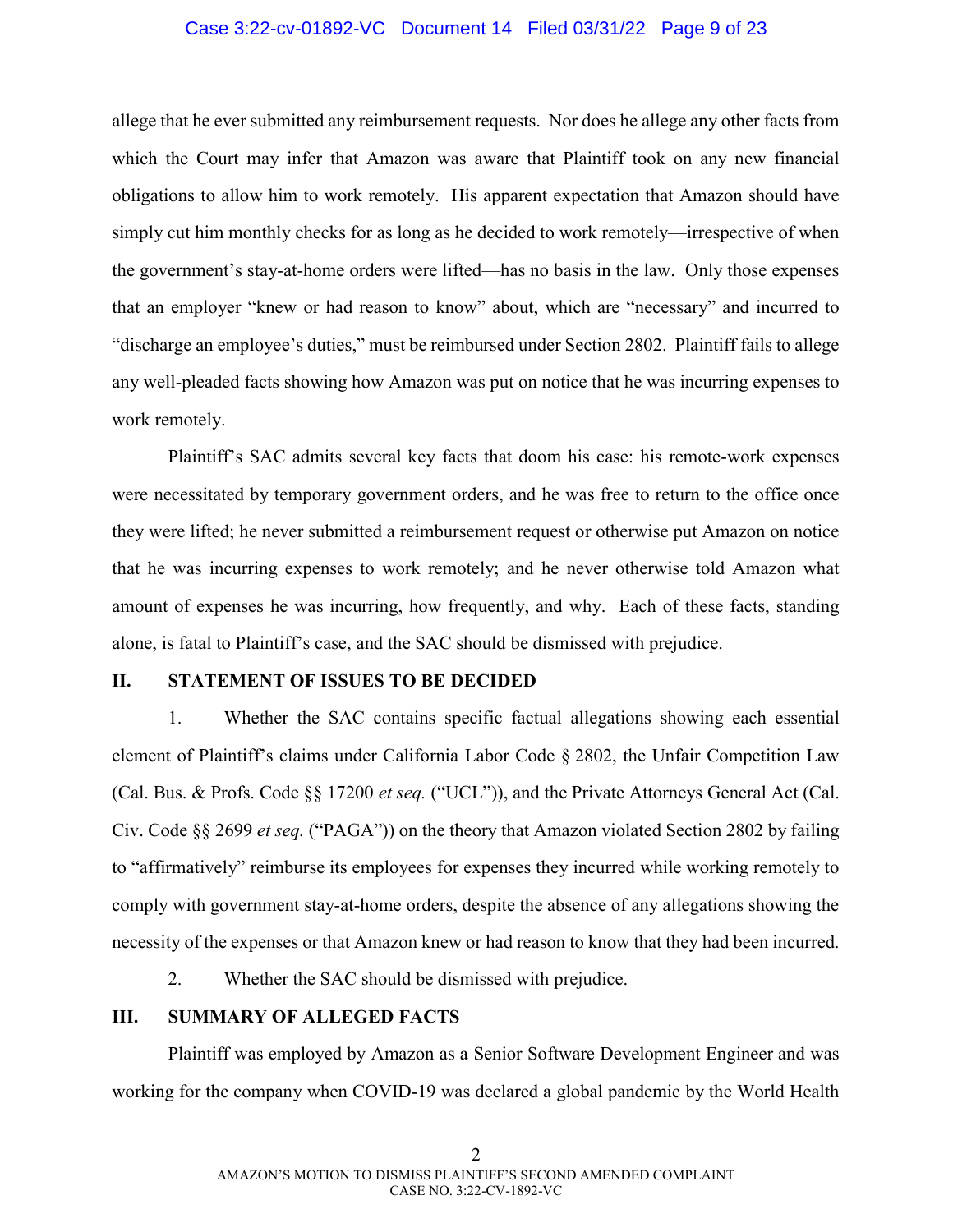### Case 3:22-cv-01892-VC Document 14 Filed 03/31/22 Page 10 of 23

Organization in March of 2020. SAC ¶ 4. During his employment, Plaintiff alleges that he was subject to "stay-at-home orders" which prevented him from working from Amazon's offices. SAC ¶¶ 5, 12 n.1. Consequently, Plaintiff alleges that he worked remotely while these orders were in effect. SAC ¶ 4. He claims he used his home Internet connection, home electricity, and home office "infrastructure" to do so. SAC ¶¶ 12, 14. Plaintiff does not allege that any of these expenses were higher than they were before the stay-at-home orders, that he incurred new expenses as a result of complying with the orders, or that any such expenses were necessary to perform his work. For example, Plaintiff does not allege that he did not have home Internet before the pandemic, that he had to upgrade his Internet for work purposes, or that he incurred additional "home infrastructure" expenses in order to follow the stay-at-home orders. Nor does he offer any allegations about the portion of his Internet, electricity, and "infrastructure" costs that are supposedly attributable to Amazon. And he does not allege that he notified anyone at Amazon of any remote-work expenses or that he sought reimbursement for them using Amazon's expense reimbursement process. SAC ¶¶ 18, 21.

Based on these allegations, Plaintiff brings claims for violations of Labor Code Section 2802 and Business & Professions Code Section 17200 on his own behalf and on behalf of employees at 12 particular worksites in California. SAC  $\P$  5, 21–39. He also seeks statutory PAGA penalties for these same alleged violations, but for a potentially larger group of allegedly aggrieved employees. SAC ¶¶ 5, 40–45.

## III. PROCEDURAL BACKGROUND

Plaintiff filed this case on March 18, 2021 in Santa Cruz Superior Court, asserting a single cause of action for statutory penalties under PAGA premised on Amazon's alleged failure to "affirmatively" reimburse for remote-work expenses. Dkt. 1-3. Plaintiff did not make any class allegations.

On May 5, 2021, Plaintiff filed a First Amended PAGA Representative Action Complaint ("FAC"). Dkt. 1-7. In the FAC, Plaintiff again sought only PAGA penalties, but expanded on his argument that Amazon allegedly violated the law by not "affirmatively" reimbursing Plaintiff and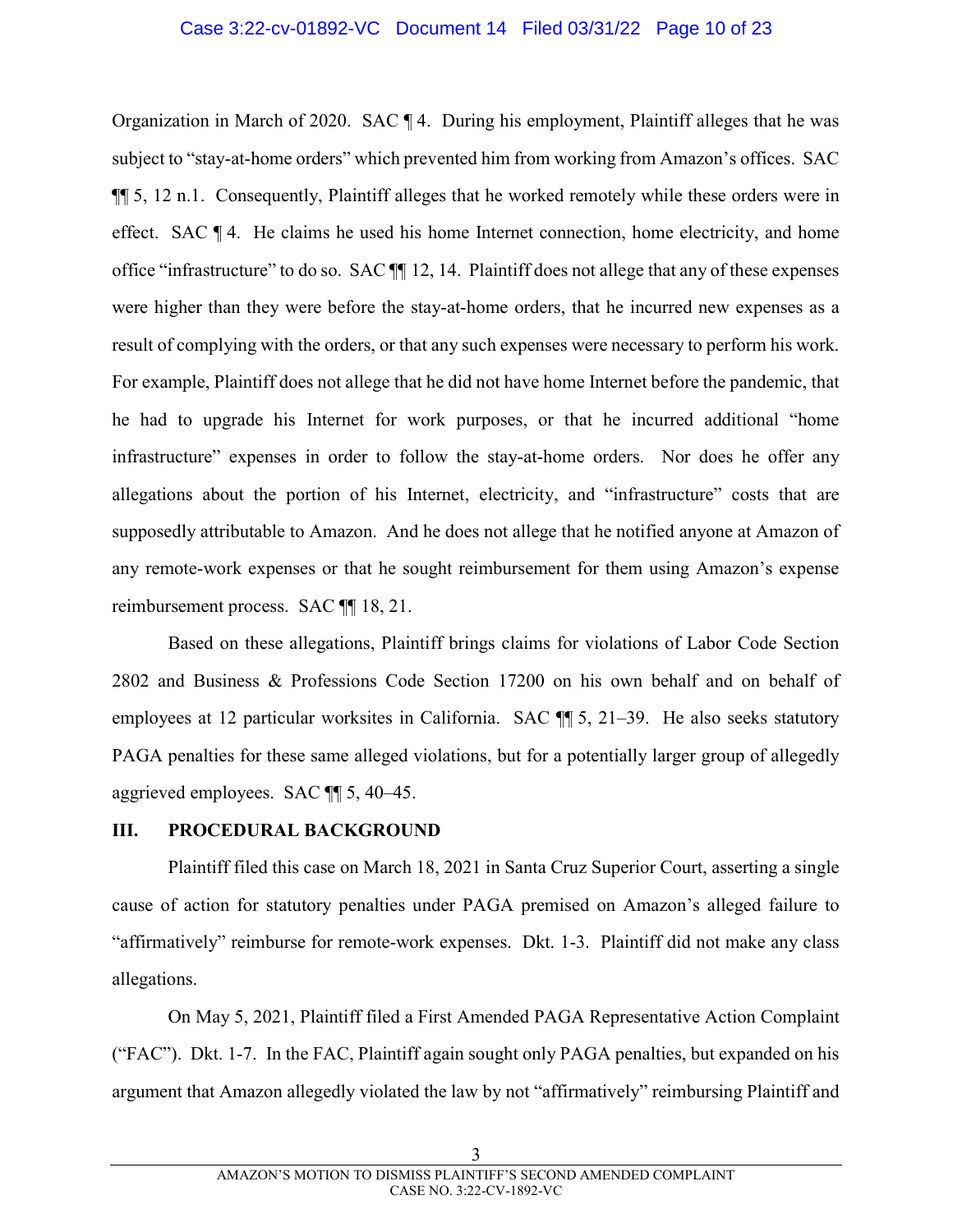#### Case 3:22-cv-01892-VC Document 14 Filed 03/31/22 Page 11 of 23

those he sought to represent for the expenses they allegedly incurred in the performance of their duties, including cellphone, home Internet, electricity, equipment, and home office infrastructure expenses. Id.  $\P$  12–14, 18. Amazon demurred, arguing that any alleged expenses Plaintiff incurred were direct consequences of government stay-at-home orders, rather than any action taken by Amazon. Dkt. 1-11 at 9–10. Amazon also argued that Plaintiff failed to plead facts showing that Amazon knew or had reason to know about those expenses. Id. at 10–12. Amazon further contended that Plaintiff failed to allege how his purported expenses were necessary to the discharge of his duties and moved to strike Plaintiff's allegations that Amazon must reimburse his housing and electricity expenses. Id. at 12–15.

The Superior Court issued a one-paragraph order, incorporating by reference its two-page tentative ruling. Dkt. 1-19. The Superior Court concluded that Plaintiff adequately alleged, under California's pleading standards, that he incurred expenses necessary to perform his work, without addressing Amazon's arguments or authorities relating to Amazon's lack of notice about the expenses or the fact that government orders, not Amazon, caused Plaintiff to incur the alleged expenses. Id. About six months later, Plaintiff sought leave to amend the complaint a second time to add class allegations. Dkt. 1-23. Amazon did not oppose the addition of the class allegations (but did not and does not concede that class treatment is appropriate). The Superior Court granted leave to amend on February 23, 2022. Id.

Plaintiff's SAC differs from his FAC (the complaint to which Amazon had demurred) in several ways. First, in the SAC, Plaintiff crafted a definition for his new putative class, seeking to represent only California resident employees based at 12 identified worksites. SAC  $\P$ [2, 5. Second, Plaintiff abandoned his claim for cellphone expense reimbursement, a claim the Superior Court specifically mentioned in its order overruling Amazon's demurrer to the FAC. Dkt. 1-7 ¶¶ 17–18; Dkt. 1-19. Finally, Plaintiff also added a derivative claim for alleged unfair competition under Business and Professions Code Section 17200. SAC ¶ 27–39. Based on these changes, Amazon removed the case to this Court on March 24, 2022. Dkt. 1.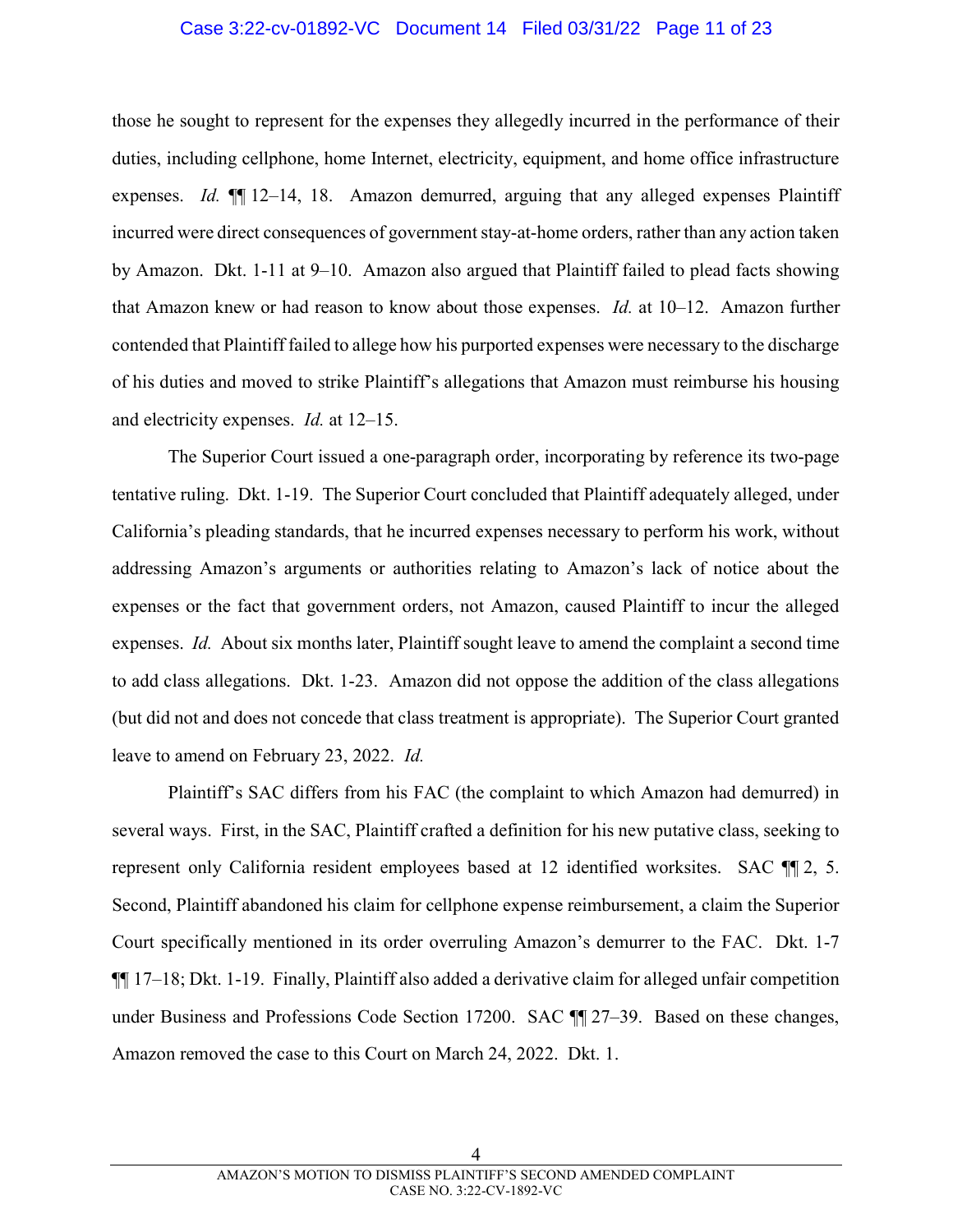### IV. LEGAL STANDARDS

"A motion to dismiss under Federal Rule of Civil Procedure  $12(b)(6)$ ... tests the legal sufficiency of a claim." Conservation Force v. Salazar, 646 F.3d 1240, 1241–42 (9th Cir. 2011) (citation and quotation marks omitted). "To survive a motion to dismiss, a complaint must contain sufficient factual matter . . . to 'state a claim to relief that is plausible on its face,'" meaning a plaintiff must "plead[] factual content that allows the court to draw the reasonable inference that the defendant is liable for the misconduct alleged." Ashcroft v. Iqbal, 556 U.S. 662, 678 (2009) (quoting Bell Atl. Corp. v. Twombly, 550 U.S. 544, 570 (2007)). "[C]onclusory allegations of law and unwarranted inferences . . . are insufficient to avoid dismissal." Kwan v. SanMedica Int'l, 854 F.3d 1088, 1096 (9th Cir. 2017) (citation and quotation marks omitted). Similarly, "threadbare recitals of the elements of a cause of action, supported by mere conclusory statements, do not suffice." *Igbal*, 556 U.S. at 678 (citing *Twombly*, 550 U.S. at 555).

In federal court, Section 2802 claims are sufficiently pled only "where the complaint identifies the particular expenses that were not reimbursed and affirmatively alleges that the expenses were part of the plaintiff's job duties." McDaniel v. Apex Sys., LLC, No. 20-CV-6073-JST, 2020 WL 12894938, at \*4 (N.D. Cal. Dec. 14, 2020) (emphasis added) (citation and quotation marks omitted). Where a plaintiff merely alleges categories of expenses generally incurred by the class members, a court must dismiss the claim, as it cannot assess whether the expenses were "reimbursable as necessary to and in consequence of [their] job duties." *Hassell v. Uber Techs.*, Inc., No. 20-CV-4062-PJH, 2020 WL 7173218, at \*3 (N.D. Cal. Dec. 7, 2020) ("Absent allegations establishing that the subject expenses are legally reimbursable, this claim does not cross the line from the possible to the plausible." (citing In re Century Aluminum Co. Sec. Litig., 729 F.3d 1104, 1108 (9th Cir. 2013))). Further, courts should dismiss matters with prejudice when no additional facts could be pleaded that would convert a legally invalid theory into a valid claim. See United Aeronautical Corp. v. U.S. Air Force, 2021 WL 4951932, at \*4 (C.D. Cal. Oct. 25, 2021) (appeal filed) (dismissing a FAC with prejudice because "the allegation of additional facts . . . could not possibly cure the deficiency" (citation and quotation marks omitted)).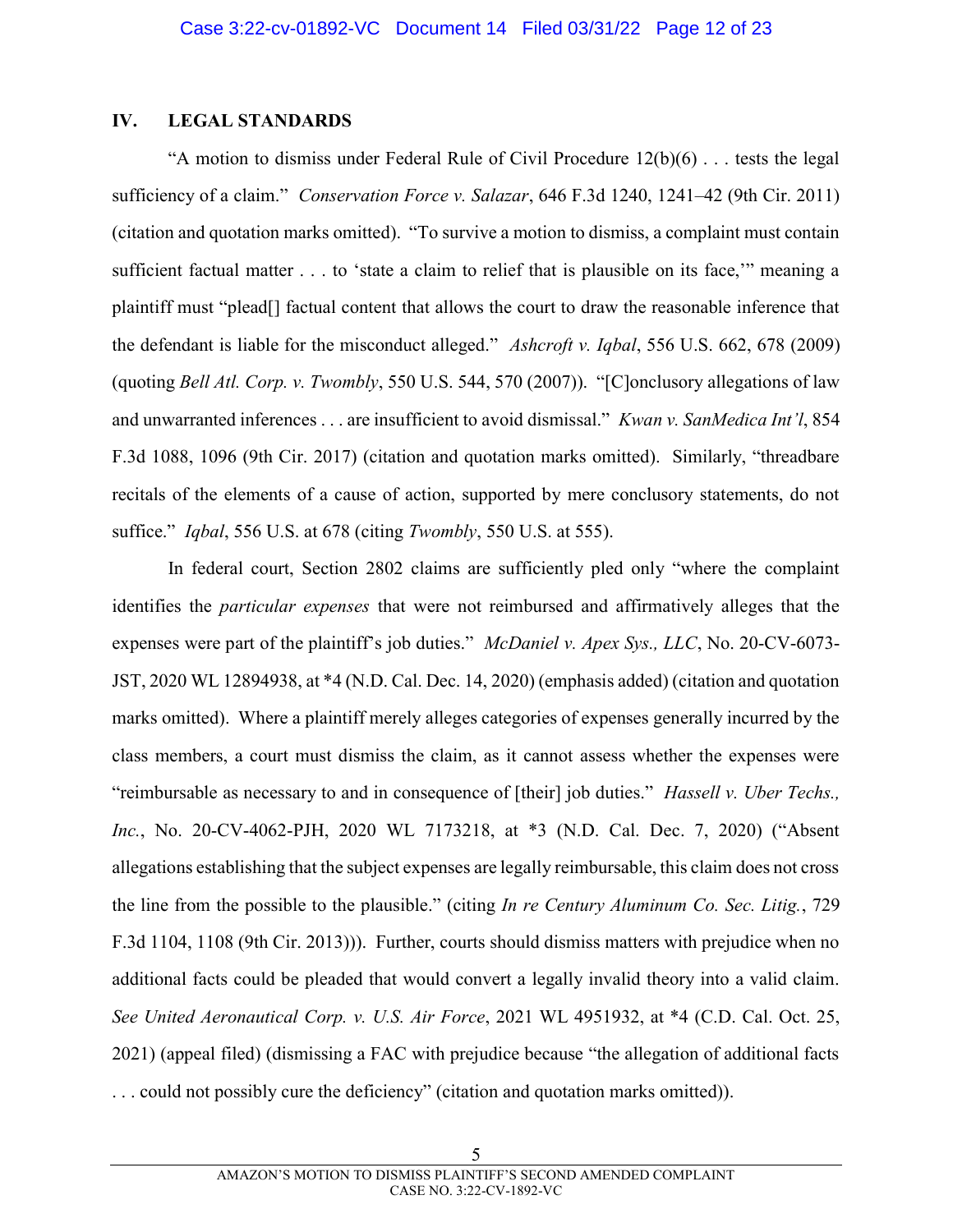## V. ARGUMENT

Plaintiff's SAC should be dismissed because, at bottom, it is premised on the conclusory assertion that Amazon should have "affirmatively" reimbursed California employees for unspecified expenses in unspecified and potentially varying amounts at unspecified intervals and with unspecified frequencies—all because state and local authorities, and not Amazon, required nonessential workers to work remotely for a period of time. SAC ¶¶ 12, 14, 17, 21, 24. Plaintiff makes this claim despite admitting that Amazon has (and had) written policies in place to facilitate reimbursement requests for expenses (SAC ¶ 18) and admitting, by omission, that he did not make any such requests or otherwise notify Amazon about the fact, nature, frequency, amounts of, or reasons for incurring his expenses.

Importantly, the Superior Court's prior consideration of Amazon's demurrer does not bind this Court, nor does it prevent Amazon from challenging the newly filed SAC. See Bishop  $v$ . Mazda Motor of Am., Inc., No. 12-CV-2557-EMC, 2012 WL 5383293, at \*7 (N.D. Cal. Nov. 1, 2012) (granting motion to dismiss despite state court order overruling demurrer of earlier complaint and concluding "the mere fact that the Superior Court overruled the [defendant's] demurrer is insufficient to show that Plaintiff's claims have merit"); Donohue v. State of California, 178 Cal. App. 3d 795, 801 (1986) (noting that judges may revisit earlier rulings and stating: "[I]f the demurrer was overruled by a different judge, the trial judge is equally free [as the original judge] to reexamine the sufficiency of the pleading." (citation and quotation marks omitted)); Askins v. U.S. Dep't of Homeland Sec., 899 F.3d 1035, 1043 (9th Cir. 2018) ("Once the plaintiff elects to file an amended complaint, the new complaint is the only operative complaint" and is entitled to a ruling on its own merits.). The SAC presents new issues, including new causes of action, that were not addressed by the Superior Court. And, this Court must apply federal pleading standards to this motion, which differ from the state pleading standards applied by the Superior Court in ruling on Amazon's demurrer. See Ross v. Sioux Honey Ass'n, No. 12-CV-1645-EMC, 2013 WL 146367, at \*18 n.9 (N.D. Cal. Jan. 14, 2013) (dismissing claim based on Iqbal's holding despite state court's overruling of a demurrer to "similar claims"). When federal

6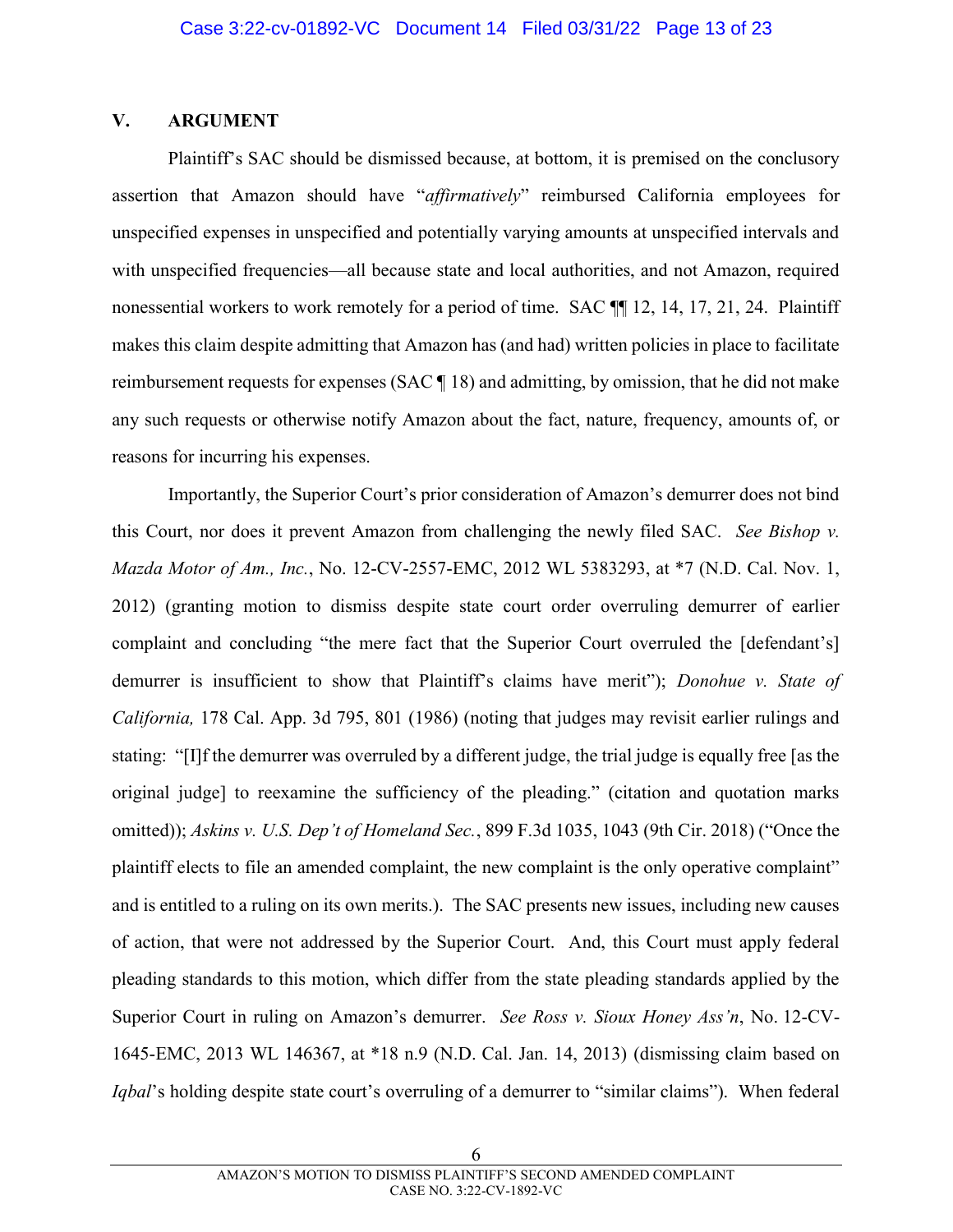pleading standards are applied, the only logical conclusion is that the SAC should be dismissed in its entirety.

## A. Plaintiff Fails to Plead That the Alleged Expenses Were Caused by Amazon

Labor Code Section 2802 requires an employer to "indemnify his or her employee for all necessary expenditures . . . incurred by the employee in direct consequence of the discharge of his or her duties . . . ." Cal. Lab. Code § 2802(a). "[N]ecessary expenditures" are limited to "all reasonable costs." Id.  $\S 2802(c)$ . The primary elements of a Section 2802 claim are: "(1) the employee made expenditures or incurred losses; (2) the expenditures or losses were incurred in direct consequence of the employee's discharge of his or her duties, or obedience to the directions of the employer; and (3) the expenditures or losses were necessary." Cassady v. Morgan, Lewis  $\&$  Bockius LLP, 145 Cal. App. 4th 220, 230 (2006), as modified (Dec. 21, 2006). In addition to pleading all of these elements, a Section 2802 claimant must plead facts showing that the employer "knew or had reason to know" that the employee incurred a qualifying business-related expense. See Campbell v. Huffmaster Mgmt., Inc., 2022 WL 705825, at \*3 (E.D. Cal. Mar. 9, 2022) ("[A]llegations that [the] employer knew or had reason to know of [the employee's] expenses [are] a prerequisite to recovery under [Section 2802]."); Wilson v. La Jolla Grp., 61 Cal. App. 5th 897, 919 (2021) (finding that "liability therefore depends on, for each [employee] and each expense, whether (1) the expense was incurred in direct consequence of the [employee's] work . . . and (2) [the employer] knew or had reason to know that the [employee] incurred such an expense in his or her work  $\dots$ .").

As noted, Section 2802's reimbursement obligations are triggered only when expenses are incurred "in direct consequence" of the discharge of an employee's duties. Cal. Lab. Code § 2802(a). Section 2802 is "not intended" to allow employees to recover expenses "incurred without the employer's fault." *Roberts v. U.S.O. Camp Shows*, 91 Cal. App. 2d 884, 886 (1949). The "direct consequence" requirement accordingly has been interpreted as requiring reimbursement only of those expenses "which an *employer causes* an employee to incur." Gattuso v. Harte-Hanks Shoppers, Inc., 42 Cal. 4th 554, 565 (2007) (emphasis added). Here, the alleged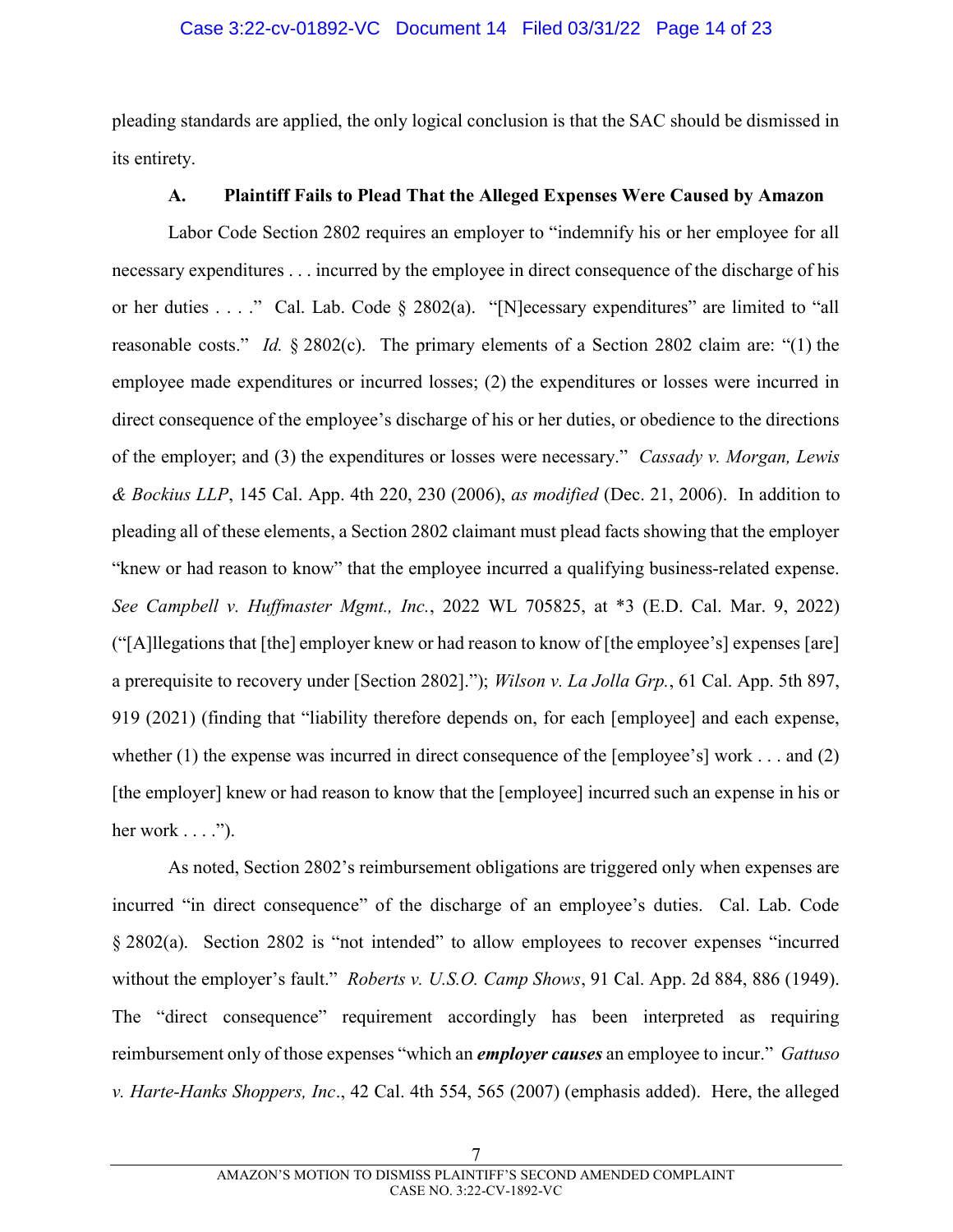## Case 3:22-cv-01892-VC Document 14 Filed 03/31/22 Page 15 of 23

expenses were not "caused" by Amazon, but by stay-at-home orders issued by various government entities.

Plaintiff is not the first to try to capitalize on the pandemic using Section 2802.<sup>1</sup> In Hess v. United Parcel Service, Inc., the plaintiff was a warehouse supervisor who sued for reimbursement of masks and other personal protective equipment expenses during the pandemic. No. 21-CV-93-WHA, 2021 WL 1700162, at \*1 (N.D. Cal. Apr. 29, 2021). The court dismissed the claim because such items were not required by the plaintiff's specific job duties but were instead purchased in response to local health ordinances. Id. at \*5. Thus, they were not necessary "business expenditures" incurred "for the benefit of" the employer. Id.; see also Townley v.  $BJ's$ Rests., Inc., 37 Cal. App. 5th 179, 185 (2019) (employer not obligated to reimburse employee for slip-resistant shoes, even though she was required to wear them on the job, because they were "generally usable in the [restaurant] occupation"); Lemus v. Denny's Inc., 617 F. App'x 701, 703 (9th Cir. 2015) (same).

The same goes for Plaintiff's alleged expenses here: Plaintiff's theory is that he is entitled to reimbursement for expenses he and the putative class members incurred "*during the stay at* home orders and while Defendants' offices were closed." See SAC  $\P$  2–4, 12–14 (emphasis added). The only reason Plaintiff alleges he and the other employees performed work remotely rather than in an Amazon office is that government orders required them to do so. Id. As such,

 $\overline{a}$ 

<sup>&</sup>lt;sup>1</sup> Relatedly, Plaintiff's counsel appear to have filed at least six other cookie-cutter PAGA complaints against other employers, alleging nearly identical theories and claims as they present in this litigation regarding pandemic expenses. These cases include:

Jernigan v. Pro Unlimited, Inc. (Super. Ct. L.A. Cnty., No. 21STCV10027) filed March 15, 2021;

<sup>•</sup> Robledo v. Accenture LLC (Super. Ct. Santa Clara Cnty., No. 21CV378685) filed March 26, 2021;

<sup>•</sup> Tapia v. Rivo Holdings, LLC (Super. Ct. San Diego Cnty., No. 37-2021-00046361-CU-OE-CTL) filed November 1, 2021;

<sup>•</sup> Senser v. Progressive Cas. Ins. Co. (Super. Ct. Santa Clara Cnty., No. 21CV390195) filed November 9, 2021;

Gonzalez v. Gallagher Bassett Serv. Inc. (Super. Ct. Orange Cnty., No. 30-2021- 01236389-CU-OE-CXC) filed December 15, 2021; and

<sup>•</sup> McFall v. Objectwin Tech., Inc. (Super. Ct. L.A. Cnty., No. 22STCV01633) filed January 14, 2022.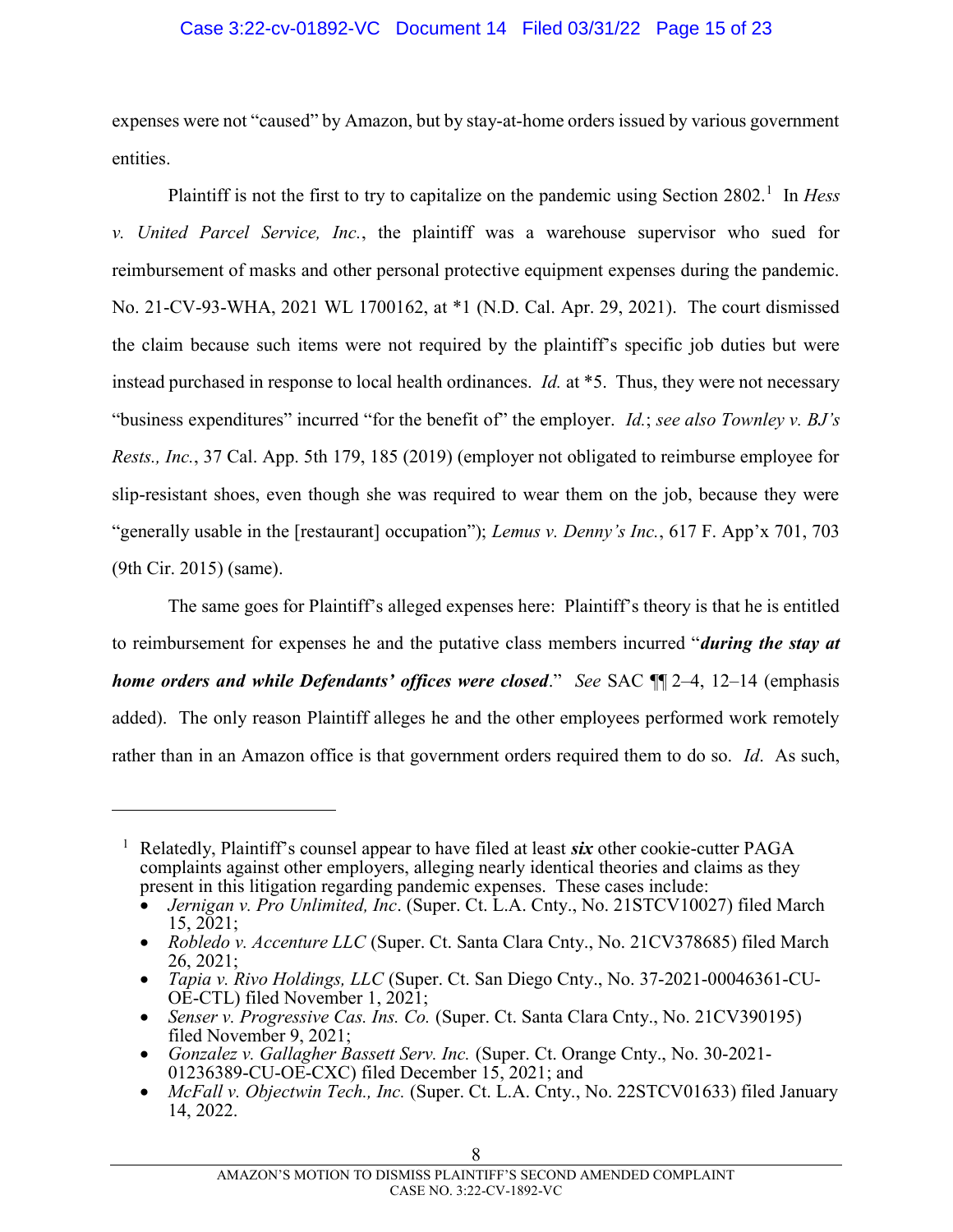#### Case 3:22-cv-01892-VC Document 14 Filed 03/31/22 Page 16 of 23

any resulting remote-work expenses were not caused by Amazon's actions, but rather by government orders. See Cal. Lab. Code § 2802(a) (limiting liability to expenses incurred "in direct consequence of" discharging the employee's duties); Wheat v. J.B. Hunt Transp., Inc., 2016 WL 1397673, at \*4 (C.D. Cal. Apr. 5, 2016) (rejecting plaintiff's argument that she was entitled to reimbursement for a sleep apnea device because she purchased the device to comply with federal regulations for commercial drivers' licenses and incurred the expense at the direction of medical specialists, not her employer). The Court should not "work . . . a radical change in the substantive law" by allowing Plaintiff to proceed on this theory. *Roberts*, 91 Cal. App. 2d at 886.

Because Plaintiff cannot attribute the cause of his remote work to Amazon, amendment would be futile, and the SAC should be dismissed with prejudice.

# B. Plaintiff Fails to Plead That Amazon Knew or Had Reason to Know That He or Other Employees Incurred Reimbursable Expenses

Plaintiff has never alleged, in any of his three complaints, any facts showing that Amazon knew or had reason to know about the expenses he purportedly incurred to comply with government orders to stay at home. And the Court may not "assume that [Plaintiff] can prove facts which [he] has not alleged . . . ." Assoc. Gen. Contractors of Cal., Inc. v. Cal. State Council of Carpenters, 459 U.S. 519, 526 (1983). Here, Plaintiff does not allege that he ever submitted a single reimbursement request, had such a request wrongfully denied, or did anything else to notify Amazon about his purported remote-work expenses, much less advise Amazon of their nature, amount, frequency, or necessity. Plaintiff's SAC merely states that Amazon knew or should have known that he, the putative class, and the PAGA group members "regularly incurred and incur home office expenses in the discharge of their duties as employees" (SAC ¶ 17), but there are no actual facts alleged to support that assertion.

It goes without saying that, as "a practical matter, an employer needs information about the expense before it can reimburse the employee." Stuart v. Radioshack Corp., No. 07-CV-4499-EMC, 2009 WL 281941, at \*17 (N.D. Cal. Feb. 5, 2009). The absence of any such allegations is fatal to Plaintiff's Section 2802 claim, as recent cases make clear. For example, in *Hammitt v*.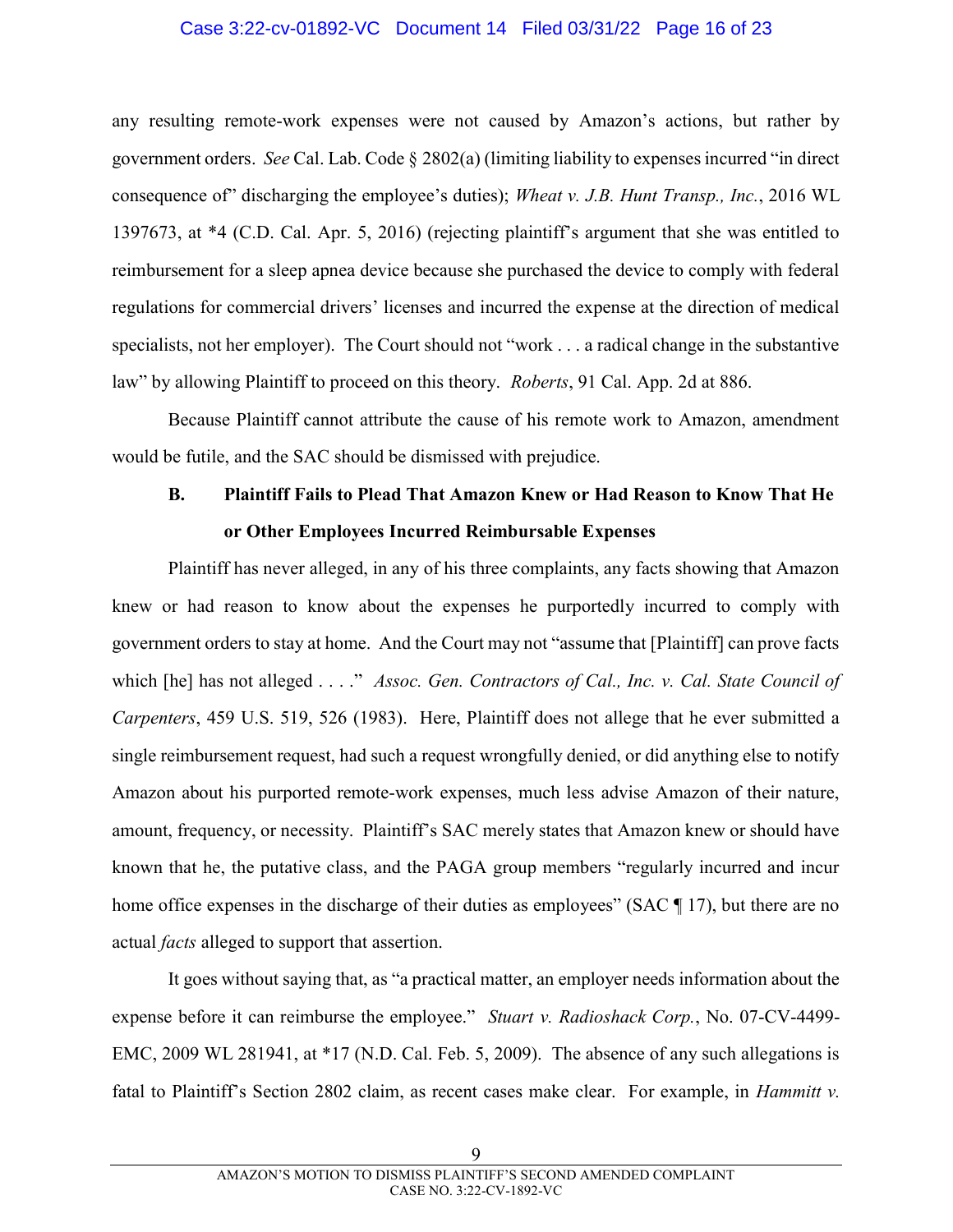## Case 3:22-cv-01892-VC Document 14 Filed 03/31/22 Page 17 of 23

Lumber Liquidators, Inc., the court held that the employer did not need to reimburse an employee who "did not submit reimbursement requests and voluntarily chose not to do so." 19 F. Supp. 3d 989, 1000 (S.D. Cal. 2014). That is precisely the case here: Plaintiff does not (and cannot) allege that he ever submitted a reimbursement request for the expenses he now sues over. Similarly, in Zayers v. Kiewit Infrastructure West Co., the employer required the plaintiff "to wear steel toe boots" on the job, but this "did not trigger [the employer's] duty to reimburse" because the plaintiff "never told anyone" that he did not already have the correct boots and needed to purchase them on his own. 2017 WL 7058141, at \*6–7 (C.D. Cal. Nov. 9, 2017). Likewise, Plaintiff does not allege that he ever advised Amazon that he did not already have the resources he needed to do his job let alone the cost of those resources—which similarly dooms his effort to hold Amazon liable under Section 2802. *Id.*; see also McDaniel, 2020 WL 12894938, at \*4–5 (granting motion to dismiss where court could not "plausibly infer that [the employer] **knew about** any unreimbursed expenses associated with employees' use of personal cell phones or personal vehicles" (emphasis added)).

The allegation that Amazon "knew" Plaintiff was working remotely as a result of the stayat-home orders, without more, is equally insufficient to state a Section 2802 claim. A court rejected a similar theory in a claim for reimbursement of laundry expenses, finding the allegation that the employer "'knew or should have known' that Plaintiff incurred laundry expenses" simply because it provided a uniform shirt and required Plaintiff to wear it insufficient to state a claim. Morales v. Paschen Mgmt. Corp., 2019 WL 6354396, at \*10–11 (C.D. Cal. Sept. 27, 2019). Similarly, in Piccarreto v. Presstek, LLC, the court declined to find that an employer was liable for relocation expenses, despite being aware of the employee's relocation, because it had no reason to know the "*exact* relocation expenses he incurred," and the plaintiff "admitted that he neither asked for any reimbursement nor provided [his employer] with receipts for any relocation expenses incurred." 2017 WL 3671153, at \*3 (C.D. Cal. Aug. 24, 2017) (emphasis added).

Those cases are equally applicable here. A bare awareness that an employee has encountered a situation in which reimbursable expenses could possibly be incurred is not the same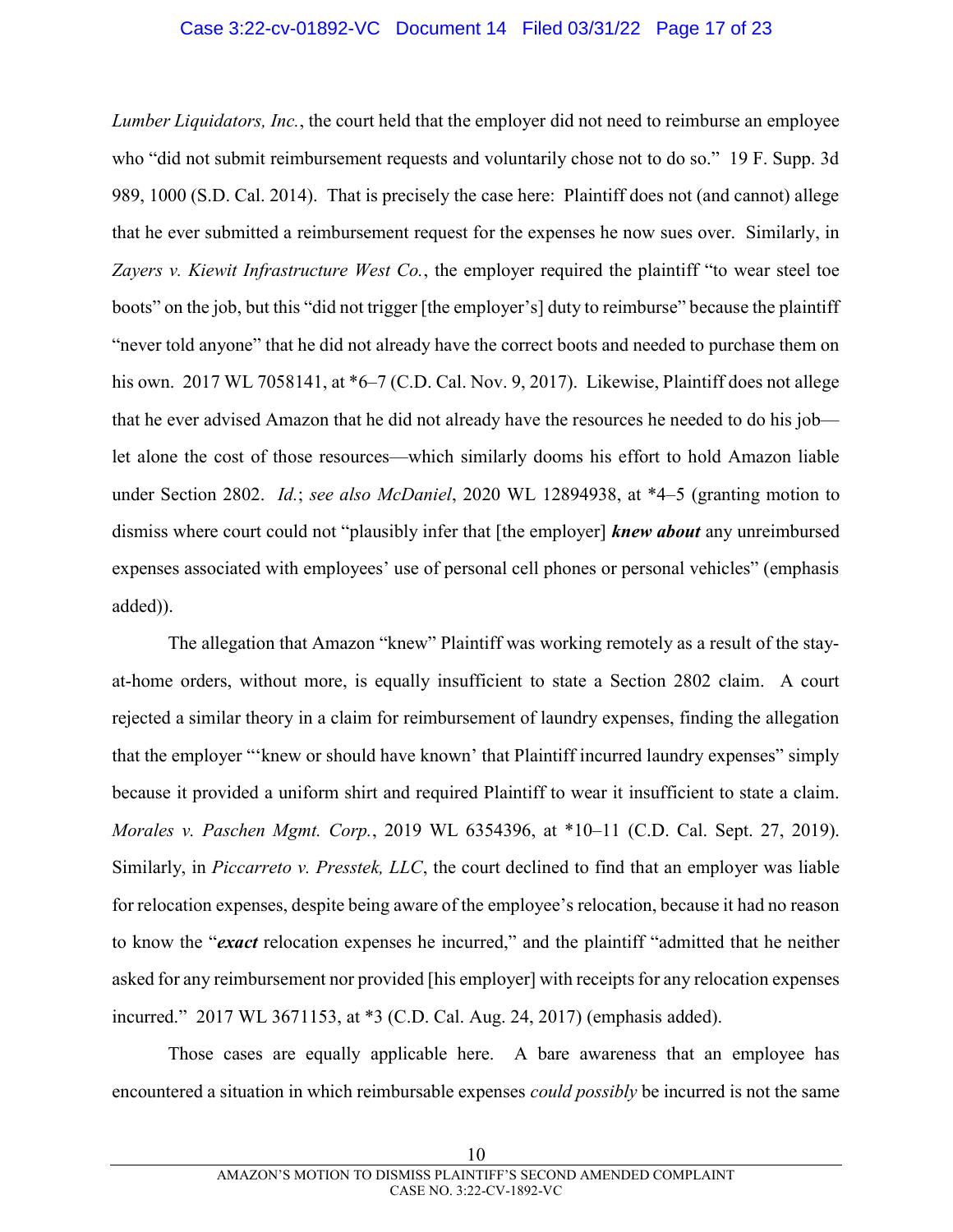#### Case 3:22-cv-01892-VC Document 14 Filed 03/31/22 Page 18 of 23

thing as constructive or actual awareness that an expense has in fact been incurred. See McDaniel, 2020 WL 12894938, at \*5 (dismissing Section 2802 claim because, even assuming the employer knew the plaintiffs used personal cellphones and vehicles to attend meetings and communicate with management, the plaintiffs did not allege that they "*themselves* incurred unreimbursed expenses from using their personal cell phones or vehicles" (emphasis added)).

If that is true when the category of expense at issue is relatively narrow (such as the cost of using a cellphone or doing laundry), it is even more important where the category of expense is vague and broad (such as "relocation" or "home office" expenses). Plaintiff's own allegations confirm the necessity of this rule: Absent any sort of notification, how could Amazon know how much Plaintiff was paying for Internet, electricity, or housing (*i.e.*, "an allocated portion of [his] home office space" (SAC ¶ 13)), much less what portion of those costs Plaintiff believed was attributable to the work he was doing for Amazon? And without that knowledge, how could Amazon be expected to "affirmatively" reimburse employees using anything other than a wild guess? For this reason, courts routinely dismiss Section 2802 claims that fail to allege facts showing the employer's knowledge with the requisite specificity, and this Court should do the same here. See, e.g., Krauss v. Wal-Mart, Inc., 2019 WL 6170770, at \*5 (E.D. Cal. Nov. 20, 2019) (dismissing claim where plaintiff failed to allege that her employer "even knew that she downloaded this app or purchased these boots"). And because Plaintiff has admitted by omission that he never notified Amazon or gave it reason to know of his specific remote-work expenses, amendment would be futile and the dismissal should be with prejudice.

# C. Plaintiff Fails to Plead How the Alleged Expenses Were "Necessary" to Discharge His Job Duties

In addition, Plaintiff's Section 2802 claim fails because he has not pleaded that all of the "home office expenses" (including "infrastructure" expenses) were "necessary" to do his job at Amazon. "Merely alleging failure to reimburse unspecified work-related expenses is not enough to state a Section 2802 claim. Instead, Section 2802 claims are sufficiently pled where the complaint identifies the *particular expenses* that were not reimbursed and affirmatively alleges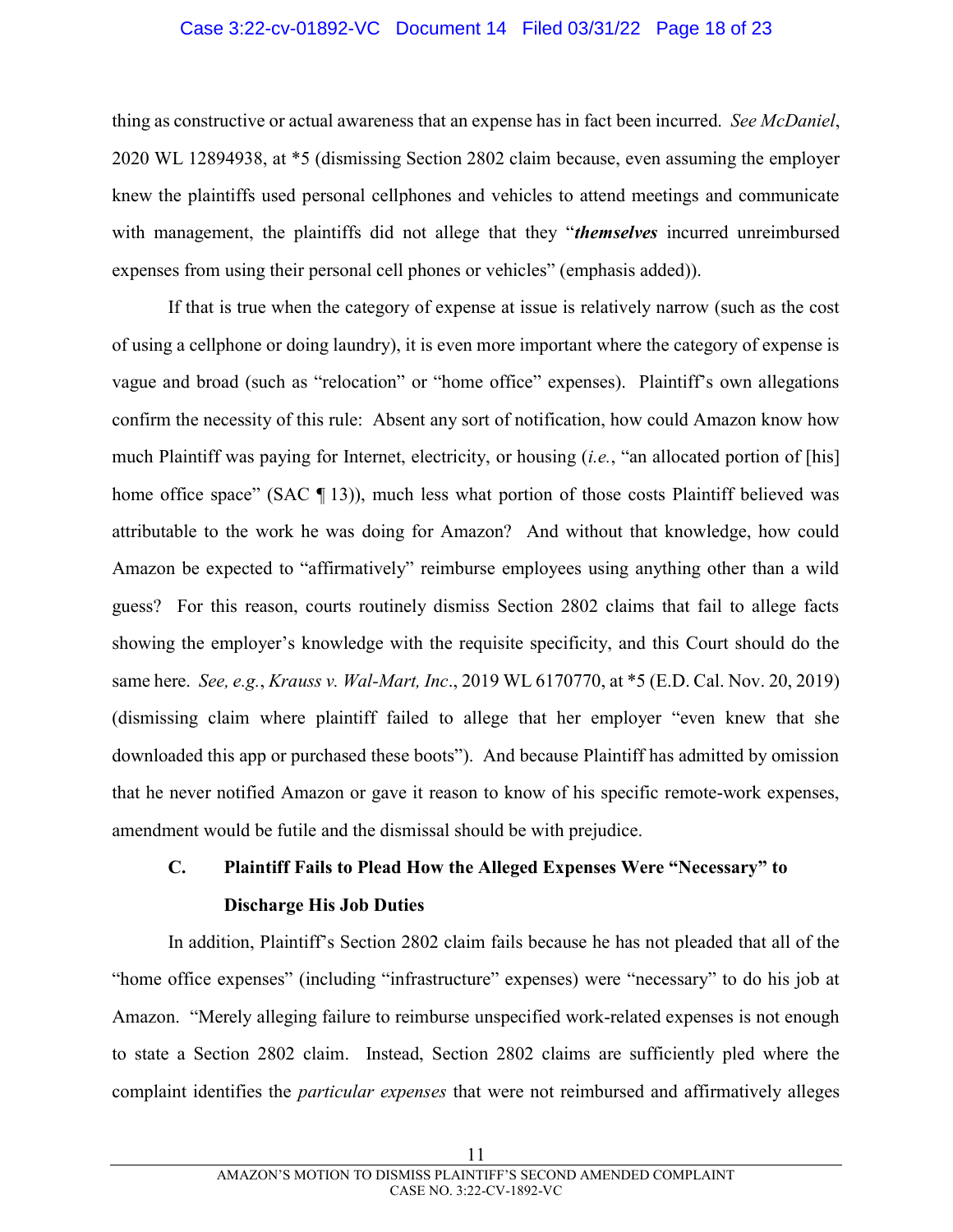#### Case 3:22-cv-01892-VC Document 14 Filed 03/31/22 Page 19 of 23

that the expenses were part of the plaintiff's job duties." McDaniel, 2020 WL 12894938, at \*4 (emphasis added) (citation and quotation marks omitted).

No such expenses are identified here. Plaintiff states only that he and the other putative class and PAGA group members incurred unspecified "home office expenses . . . in order to perform necessary work-related duties" and that "[t]hese home office expenses were required and necessary for work to be performed." SAC ¶¶ 12–13. But there is no way of knowing whether those expenses even qualify for reimbursement under Section 2802, as he does not explain what they are nor does he tie them to any work duties he may have been required to perform. And he makes no effort at all to do so for the other employees he seeks to represent, who doubtlessly vary in their job duties, responsibilities, and in the resources they need to do their work.

Courts regularly dismiss Section 2802 claims where plaintiffs fail to explain why a particular category of claimed expense is necessary to their job duties. For example, in Wert v. U.S. Bancorp, the court dismissed a Section 2802 claim because there were no factual allegations explaining how "business related materials" were "necessary" to discharge the plaintiff's duties. 2014 WL 2860287, at \*6 (S.D. Cal. June 23, 2014). Similarly, in Silva v. AvalonBay Communities, Inc., the court dismissed a Section 2802 claim because the plaintiff pleaded only that "businessrelated expenses and costs" were "necessary," without any factual allegations explaining how or alleging "any single specific cost . . . that was not fully reimbursed." 2015 WL 11422302, at \*11 (C.D. Cal. Oct. 8, 2015); see also Brecher v. Citigroup Glob. Mkts., Inc., 2011 WL 3475299, at \*8 (S.D. Cal. Aug. 8, 2011) ("statement that 'necessary expenditures' were made without reimbursement is precisely the type of bare assertion and conclusory statement that" must be dismissed); Dawson v. HITCO Carbon Composites, Inc., 2017 WL 7806618, at \*7-8 (C.D. Cal. Jan. 20, 2017) (same); Foon v. Centene Mgmt. Co., 2020 WL 2127078, at \*3 (E.D. Cal. May 5, 2020) (same).

Details regarding the exact nature of the expenses are essential for defendants to defend themselves, because only those expenses that are "necessary" to do one's job are reimbursable. See, e.g., Sagastume v. Psychemedics Corp., 2020 WL 8175597, at \*7 (C.D. Cal. Nov. 30, 2020)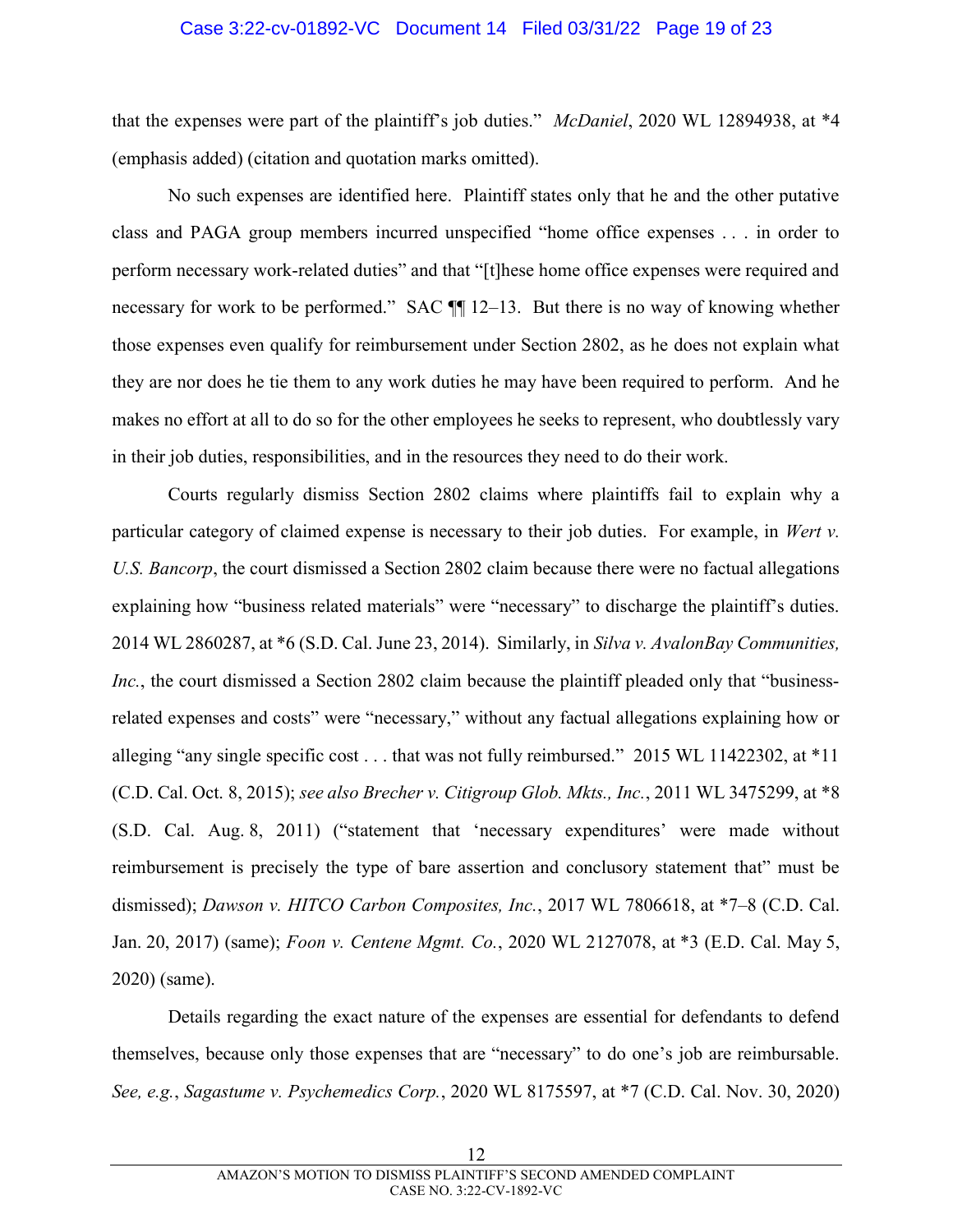## Case 3:22-cv-01892-VC Document 14 Filed 03/31/22 Page 20 of 23

(dismissing Section 2802 claim because plaintiff "failed to provide sufficient information" in her complaint to assess "why she would require the use of her vehicle and cell phone for work-related purposes"); Hassell, 2020 WL 7173218, at \*2–3 (dismissing claim because Uber drivers failed to allege that they would not have incurred the same vehicle, insurance, and phone expenses anyway, regardless of their alleged duties). Indeed, the Ninth Circuit recently reversed a denial of judgment on the pleadings in a Section 2802 case where the plaintiff alleged that she was "required to use a personal cell phone and incur related costs" when she was "not at the workplace," yet "failed to include specific, non-conclusory facts about how she made the calls or what costs she incurred." Herrera v. Zumiez, 953 F.3d 1063, 1078 (9th Cir. 2020).

Here, due to the vagueness of the terms "home office" and "infrastructure" expenses, Amazon, like the employers in *Wert* and *Silva*, has no way of knowing what those expenses even are, much less whether they were necessary to discharge Plaintiff's job duties. They could, for example, encompass home office equipment that Plaintiff or other employees purchased for their own convenience (e.g., a designer desk chair) or equipment that has no direct connection to their job duties (e.g., a software engineer whose work is strictly paperless purchasing a color printer). None of those would fall within the ambit of Section 2802. Accordingly, Plaintiff's failure to specify what the "home office" and/or "infrastructure" expenses were and explain how they were necessary to his job dooms his complaint. See, e.g., Perez v. DNC Parks & Resorts at Asilomar, Inc., 2019 WL 5618169, at \*10–11 (E.D. Cal. Oct. 31, 2019) (dismissing Section 2802 claim because plaintiff did not "explain why cell [phone] usage was required for his job"); Cabrera v. S. Valley Almond Co., 2021 WL 5967909, at \*4 (E.D. Cal. Dec. 16, 2021) (dismissing Section 2802 claim because "even assuming Plaintiff purchased [tools] without reimbursement, there are no factual allegations . . . supporting a reasonable inference that such purchases were 'incurred in consequence of the discharge of [his] duties'" (citation omitted)).

# D. Plaintiff's Derivative UCL Claim Fails Because the Underlying Alleged Violations Fail and No Equitable Relief Is Available

The UCL claim, which seeks only restitution, is derivative of the Section 2802 claim, and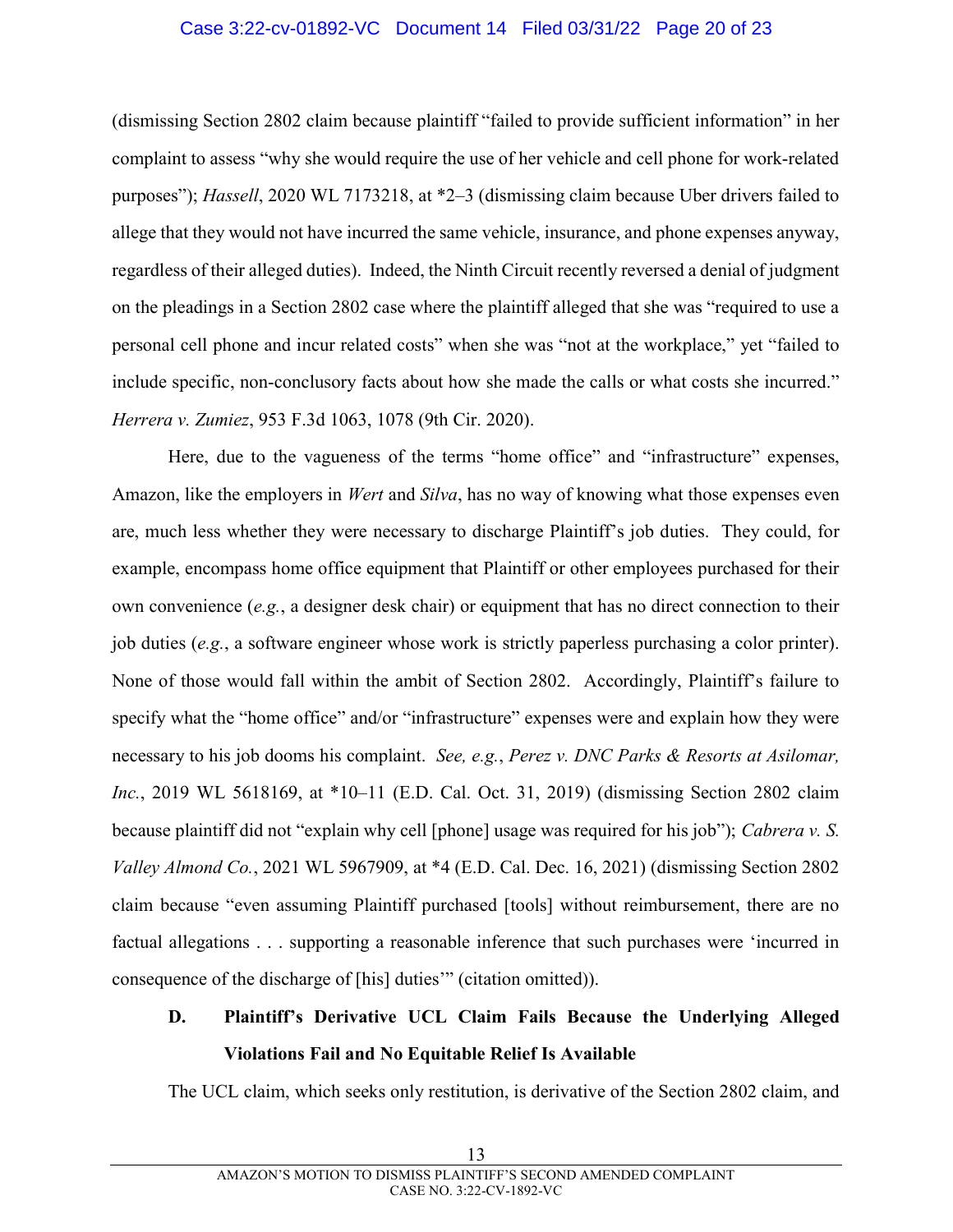## Case 3:22-cv-01892-VC Document 14 Filed 03/31/22 Page 21 of 23

therefore fails for the same reasons detailed above. Where a UCL claim is premised on the same acts alleged in other causes of action, and those causes of action fail, the UCL claim likewise must be dismissed due to the lack of any adequately alleged predicate unlawful acts. See Lomely v. JP Morgan Chase Bank, Nat'l Ass'n, No. 12-CV-1194-EJD, 2012 WL 4123403, at \*5 (N.D. Cal. Sept. 17, 2012).

But even if Plaintiff had stated a Section 2802 claim, the UCL claim would still be deficient because that claim is equitable in nature, and Plaintiff has not alleged facts showing he lacks an adequate remedy at law. Sonner v. Premier Nutrition Corp., 971 F.3d 834, 844 (9th Cir. 2020); see also Philips v. Ford Motor Co., 726 F. App'x 608, 609 (9th Cir. 2018) ("The equitable remedies available under the [UCL] are 'subject to fundamental equitable principles, including inadequacy of the legal remedy.'" (citations omitted)).

Nowhere in the SAC does Plaintiff allege that he has an inadequate legal remedy; indeed, the entire SAC is predicated on the allegation that Plaintiff should be given money to reimburse his expenses. See SAC  $\P$  1, 26, 34, 42, 45; Prayer for Relief  $\P$  3, 5. There is no pleaded reason why money damages are inadequate to remedy the alleged harm, and that adequate remedy at law requires dismissal of his UCL claim. See Gomez v. Jelly Belly Candy Co., 2017 WL 8941167, at \*1 (C.D. Cal. Aug. 18, 2017) (dismissing with prejudice equitable claims under UCL because "courts generally require plaintiffs seeking equitable relief to allege some facts suggesting that damages are insufficient to make them whole"); accord Duttweiler v. Triumph Motorcycles (Am.) Ltd., No. 14-CV-4809-HSG, 2015 WL 4941780, at \*9 (N.D. Cal. Aug. 19, 2015); *Heredia v.* Sunrise Senior Living LLC, 2021 WL 819159, at \*4–5 (C.D. Cal. Feb. 10, 2021). Plaintiff has not and cannot make that showing; thus, his UCL claim should be dismissed.

## E. Plaintiff's SAC Should Be Dismissed with Prejudice

A district court "may deny leave to amend due to 'undue delay, bad faith or dilatory motive on the part of the movant, repeated failure to cure deficiencies by amendments previously allowed, undue prejudice to the opposing party by virtue of allowance of the amendment, [and] futility of amendment." Leadsinger, Inc. v. BMG Music Publ'g, 512 F.3d 522, 532 (9th Cir. 2008) (quoting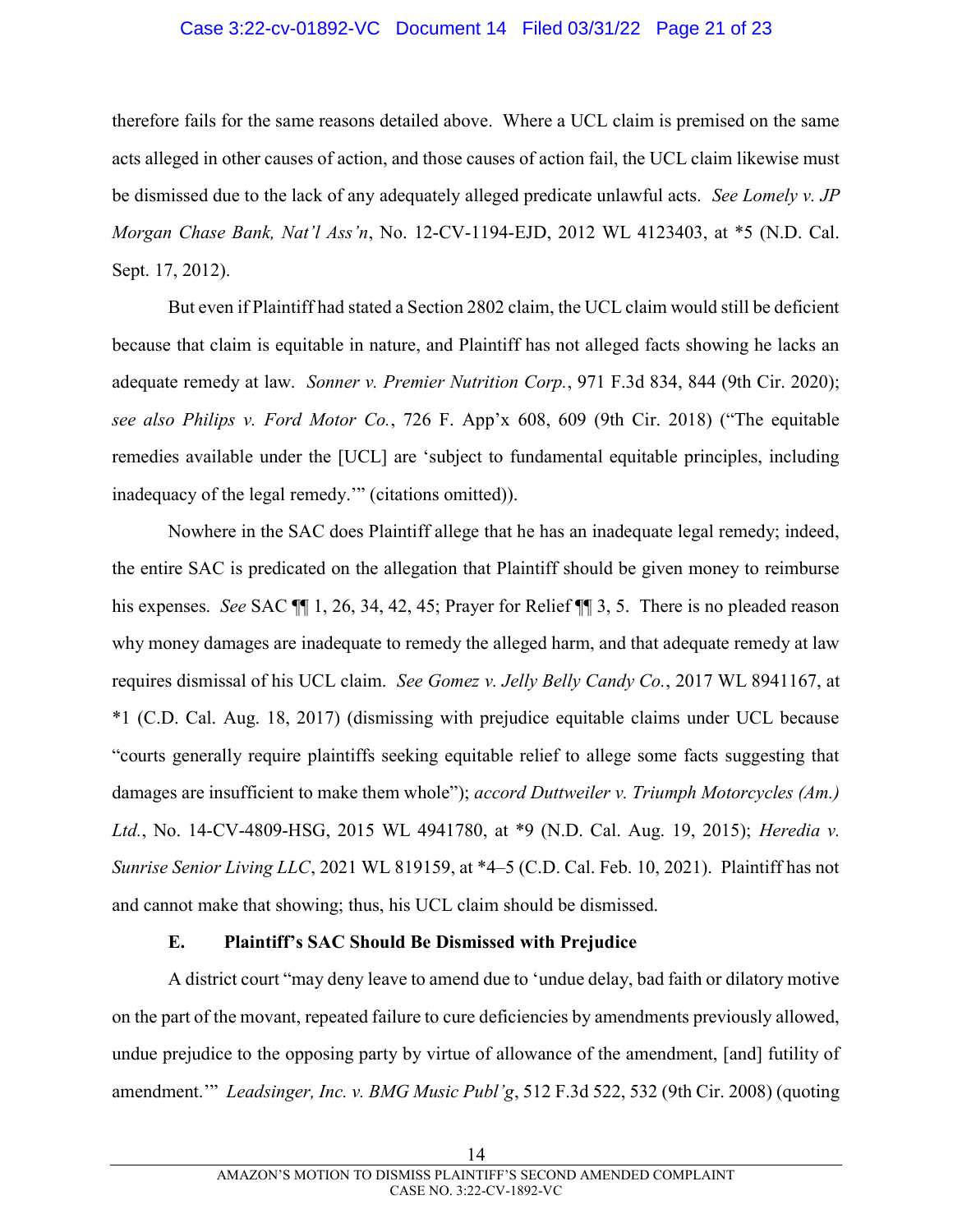#### Case 3:22-cv-01892-VC Document 14 Filed 03/31/22 Page 22 of 23

Foman v. Davis, 371 U.S. 178, 182 (1962)). "[W]here the plaintiff has previously been granted leave to amend and has subsequently failed to add the requisite particularity to her claims, the district court's discretion to deny leave to amend is particularly broad." Zucco Partners, LLC v. Digimarc Corp., 552 F.3d 981, 1007 (9th Cir. 2009), as amended (Feb. 10, 2009) (brackets, citation, and quotation marks omitted). In particular, the futility and prior amendment factors can be dispositive. See Sisseton-Wahpeton Sioux Tribe v. United States, 90 F.3d 351, 356 (9th Cir. 1996).

Given the fatal defects discussed above, there is no version of the facts that can change what the government did during the early days of the pandemic or that can change what Plaintiff failed to do (*i.e.*, submit a reimbursement request). See Perez v. DNC Parks & Resorts at Sequoia, 2020 WL 4344911, at \*10 (E.D. Cal. July 29, 2020) (dismissing a Section 2802 claim with prejudice and finding that allowing further amendment "would be futile and prejudicial to defendants" where plaintiffs already amended but could muster "only the anemic allegations that defendants failed to reimburse them for generic black shoes and shirts" (footnote omitted)); United Aeronautical, 2021 WL 4951932, at \*4 (dismissing a FAC with prejudice because "the allegation of additional facts . . . could not possibly cure the deficiency" (citation and quotation marks omitted)). As such, there is no set of facts under which Plaintiff can plausibly allege that Amazon violated Section 2802, and granting leave to amend would be futile.

#### VI. CONCLUSION

For the foregoing reasons, Plaintiff's SAC should be dismissed in its entirety and leave to amend should be denied. Plaintiff should not be allowed to reap a windfall for complying with mandatory government stay-at-home orders, especially when he never submitted a reimbursement request or otherwise put Amazon on notice of any specific allegedly reimbursable expenses.